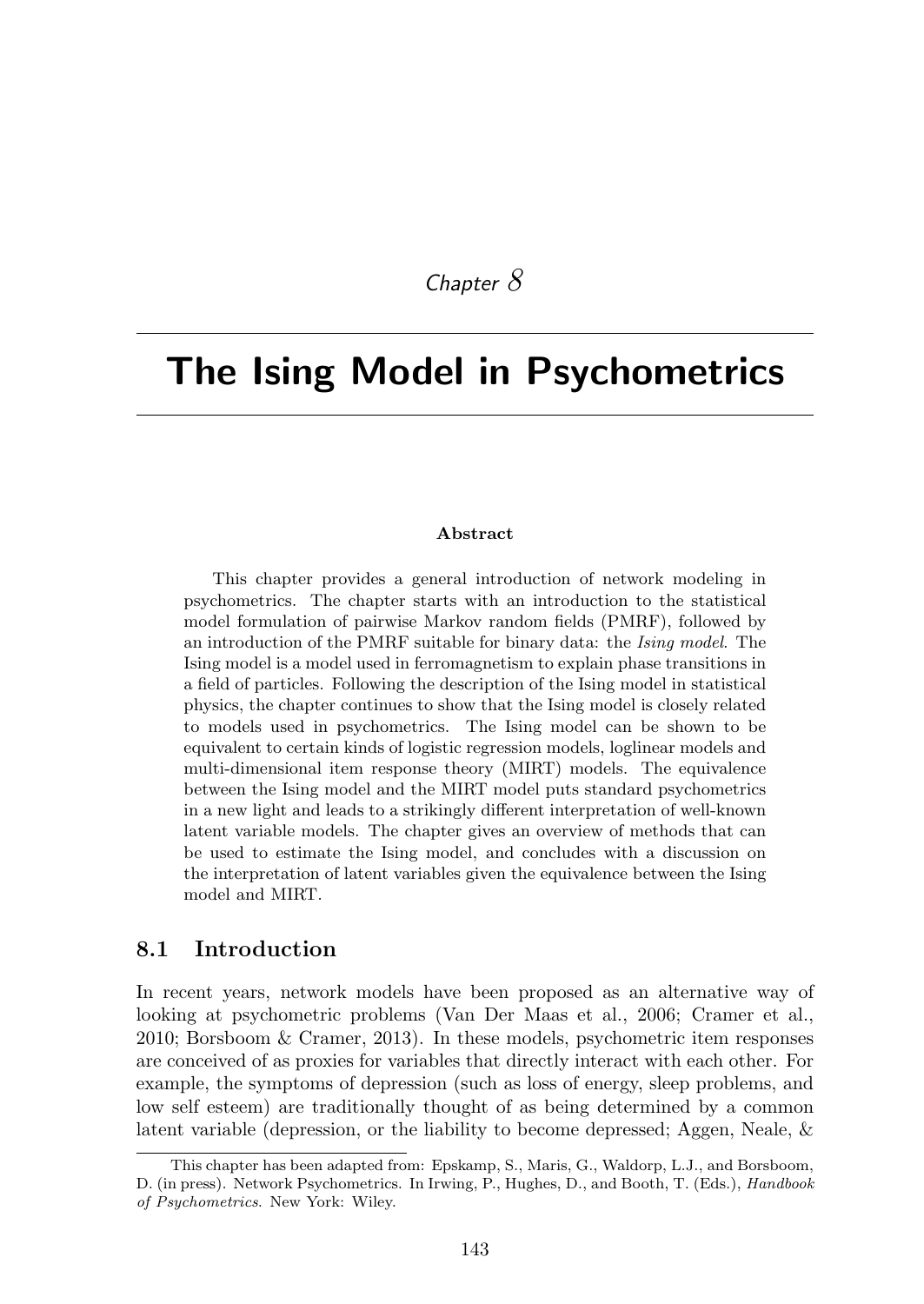Kendler, 2005). In network models, these symptoms are instead hypothesized to form networks of mutually reinforcing variables (e.g., sleep problems may lead to loss of energy, which may lead to low self esteem, which may cause rumination that in turn may reinforce sleep problems). On the face of it, such network models offer an entirely different conceptualization of why psychometric variables cluster in the way that they do. However, it has also been suggested in the literature that latent variables may somehow correspond to sets of tightly intertwined observables (e.g., see the Appendix of Van Der Maas et al., 2006).

In the current chapter, we aim to make this connection explicit. As we will show, a particular class of latent variable models (namely, multidimensional Item Response Theory models) yields exactly the same probability distribution over the observed variables as a particular class of network models (namely, Ising models). In the current chapter, we exploit the consequences of this equivalence. We will first introduce the general class of models used in network analysis called Markov Random Fields. Specifically, we will discuss the Markov random field for binary data called the *Ising Model*, which originated from statistical physics but has since been used in many fields of science. We will show how the Ising Model relates to psychometrical practice, with a focus on the equivalence between the Ising Model and multidimensional item response theory. We will demonstrate how the Ising model can be estimated and finally, we will discuss the conceptual implications of this equivalence.

#### Notation

Throughout this chapter we will denote random variables with capital letters and possible realizations with lower case letters; vectors will be represented with boldfaced letters. For parameters, we will use boldfaced capital letters to indicate matrices instead of vectors whereas for random variables we will use boldfaced capital letters to indicate a random vector. Roman letters will be used to denote observable variables and parameters (such as the number of nodes) and Greek letters will be used to denote unobservable variables and parameters that need to be estimated.

In this chapter we will mainly model the random vector *X*:

$$
\boldsymbol{X}^{\top} = \begin{bmatrix} X_1 & X_2 & \dots & X_P \end{bmatrix},
$$

containing *P* binary variables that take the values 1 (e.g., correct, true or yes) and *−*1 (e.g., incorrect, false or no). We will denote a realization, or *state*, of *X* with  $x^{\top} = \begin{bmatrix} x_1 & x_2 & \dots & x_p \end{bmatrix}$ . Let *N* be the number of observations and  $n(x)$  the number of observations that have response pattern  $x$ . Furthermore, let *i* denote the subscript of a random variable and *j* the subscript of a different random variable  $(j \neq i)$ . Thus,  $X_i$  is the *i*th random variable and  $x_i$ its realization. The superscript *−*(*...*) will indicate that elements are removed from a vector; for example,  $\mathbf{X}^{-(i)}$  indicates the random vector  $\mathbf{X}$  without  $X_i$ :  $\boldsymbol{X}^{- (i)} = [X_1, \ldots, X_{i-1}, X_{i+1}, \ldots, X_P],$  and  $\boldsymbol{x}^{- (i)}$  indicates its realization. Similarly,  $\boldsymbol{X}^{-\{i,j\}}$  indicates  $\boldsymbol{X}$  without  $\overline{X}_i$  and  $\overline{X}_j$  and  $\boldsymbol{x}^{-\{i,j\}}$  its realization. An overview of all notations used in this chapter can be seen in Appendix B.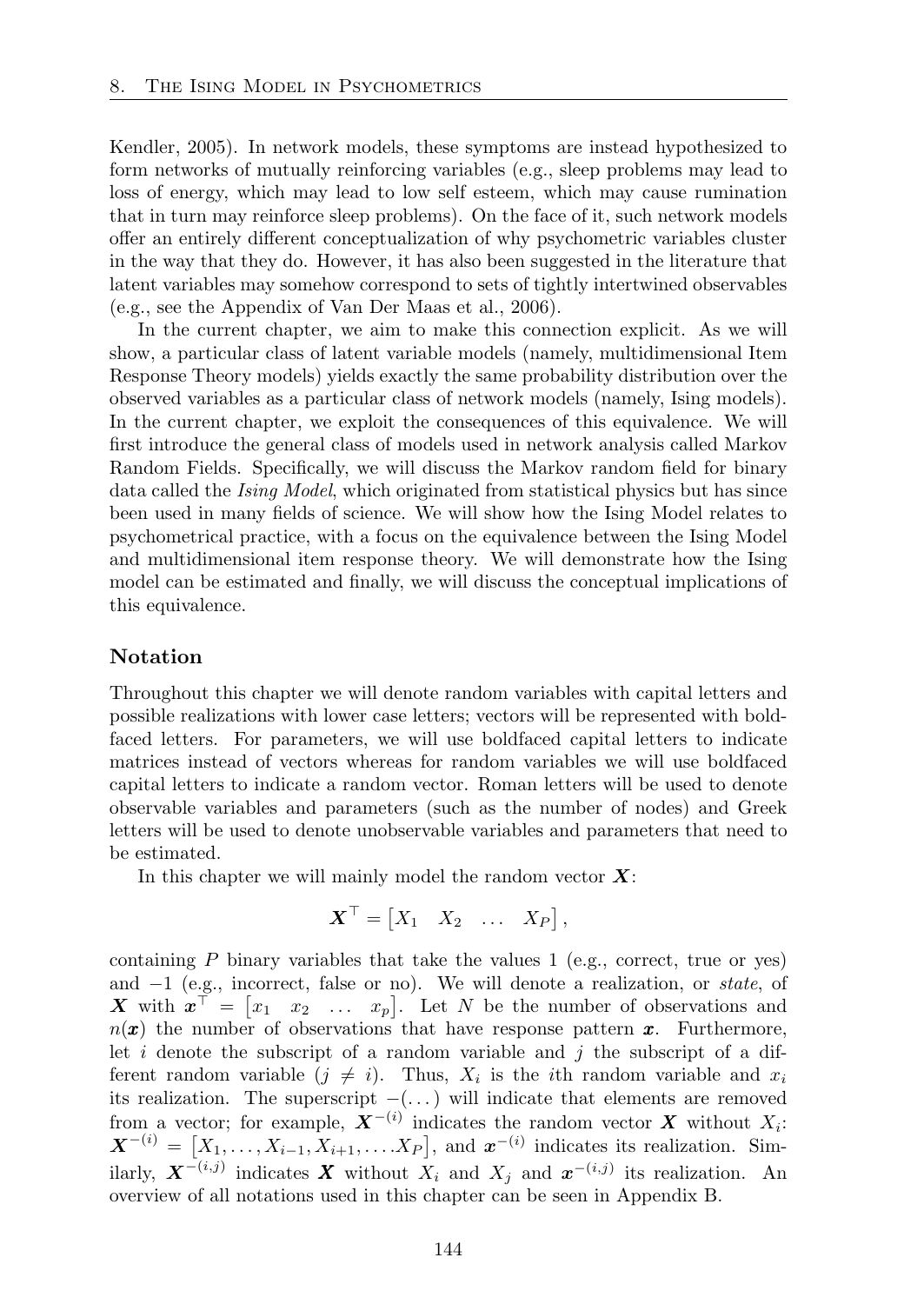

Figure 8.1: Example of a PMRF of three nodes, *X*1, *X*<sup>2</sup> and *X*<sup>3</sup> , connected by two edges, one between  $X_1$  and  $X_2$  and one between  $X_2$  and  $X_3$ .

### 8.2 Markov Random Fields

A network, also called a graph, can be encoded as a set *G* consisting of two sets: *V*, which contains the nodes in the network, and *E*, which contains the edges that connect these nodes. For example, the graph in Figure 8.1 contains three nodes:  $V = \{1, 2, 3\}$ , which are connected by two edges:  $E = \{(1, 2), (2, 3)\}$ . We will use this type of network to represent a *pairwise Markov random field* (PMRF; Lauritzen, 1996; Murphy, 2012), in which nodes represent observed random variables<sup>1</sup> and edges represent (conditional) association between two nodes. More importantly, the absence of an edge represents the Markov property that two nodes are conditionally independent given all other nodes in the network:

$$
X_i \perp X_j \mid \mathbf{X}^{-(i,j)} = \mathbf{x}^{-(i,j)} \iff (i,j) \notin E \tag{8.1}
$$

Thus, a PMRF encodes the independence structure of the system of nodes. In the case of Figure 8.1,  $X_1$  and  $X_3$  are independent given that we know  $X_2 = x_2$ . This could be due to several reasons; there might be a causal path from  $X_1$  to  $X_3$  or vise versa,  $X_2$  might be the common cause of  $X_1$  and  $X_3$ , unobserved variables might cause the dependencies between  $X_1$  and  $X_2$  and  $X_3$ , or the edges in the network might indicate actual pairwise interactions between  $X_1$  and  $X_2$  and *X*<sup>2</sup> and *X*3.

Of particular interest to psychometrics are models in which the presence of latent common causes induces associations among the observed variables. If such a common cause model holds, we cannot condition on any observed variable to completely remove the association between two nodes (Pearl, 2000). Thus, if an unobserved variable acts as a common cause to some of the observed variables, we should find a fully connected clique in the PMRF that describes the associations

<sup>1</sup>Throughout this chapter, nodes in a network designate variables, hence the terms are used interchangeably.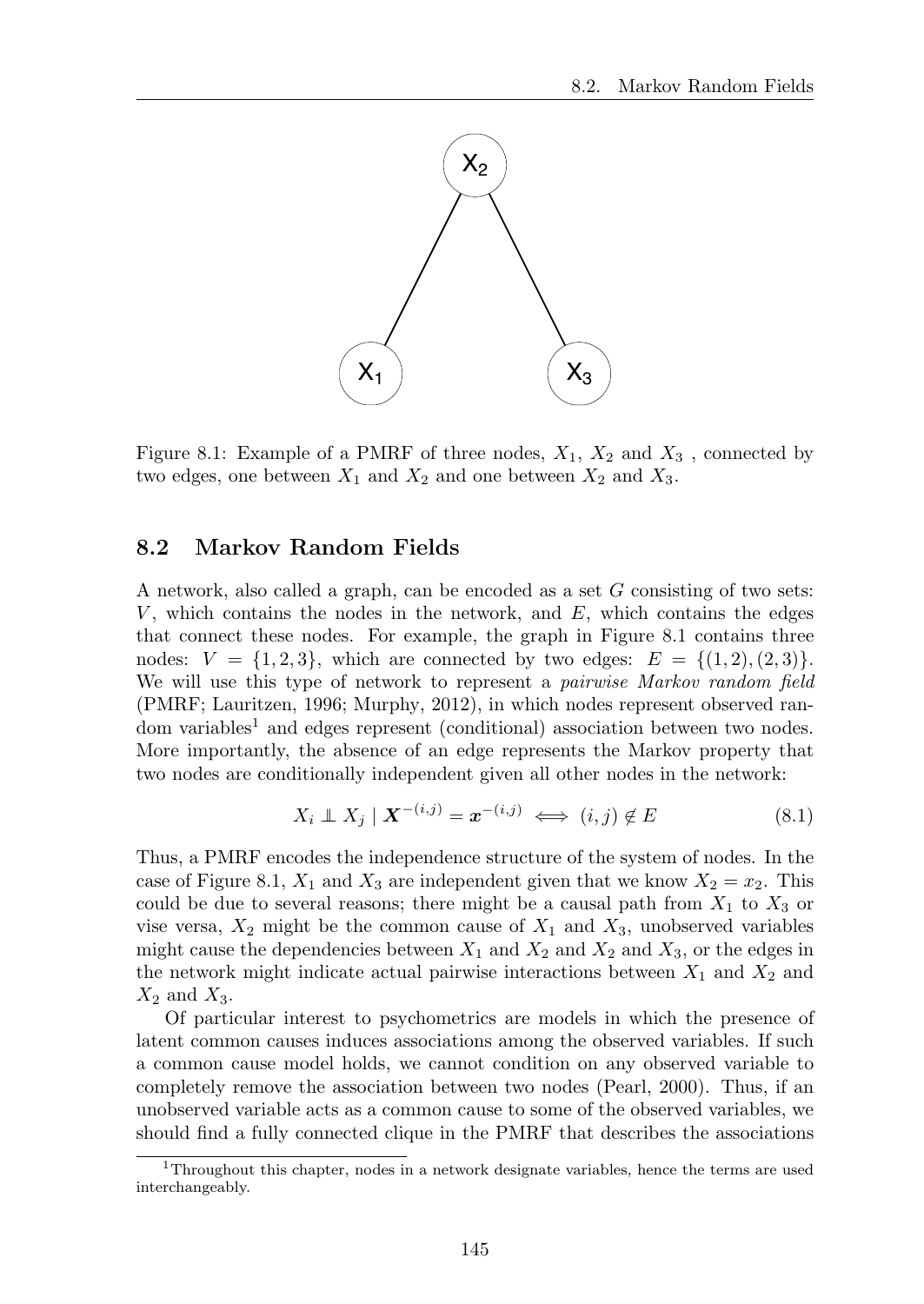among these nodes. The network in Figure 8.1, for example, cannot represent associations between three nodes that are subject to the influence of a latent common cause; if that were the case, it would be impossible to obtain conditional independence between  $X_1$  and  $X_3$  by conditioning on  $X_2$ .

#### Parameterizing Markov Random Fields

A PMRF can be parameterized as a product of strictly positive potential functions  $\phi(x)$  (Murphy, 2012):

$$
\Pr\left(\boldsymbol{X}=\boldsymbol{x}\right)=\frac{1}{Z}\prod_{i}\phi_{i}\left(x_{i}\right)\prod_{} \phi_{ij}\left(x_{i},x_{j}\right),\tag{8.2}
$$

in which  $\prod_i$  takes the product over all nodes,  $i = 1, 2, ..., P$ ,  $\prod_{\langle ij \rangle}$  takes the product over all distinct pairs of nodes *i* and  $j$  ( $j > i$ ), and *Z* is a normalizing constant such that the probability function sums to unity over all possible patterns of observations in the sample space:

$$
Z=\sum_{\boldsymbol{x}}\prod_{i}\phi_{i}\left(x_{i}\right)\prod_{}\phi_{ij}\left(x_{i},x_{j}\right).
$$

Here,  $\sum_{\mathbf{x}}$  takes the sum over all possible realizations of *X*. All  $\phi(x)$  functions result in positive real numbers, which encode the *potentials*: the preference for the relevant part of **X** to be in some state. The  $\phi_i(x_i)$  functions encode the node potentials of the network; the preference of node  $X_i$  to be in state  $x_i$ , regardless of the state of the other nodes in the network. Thus,  $\phi_i(x_i)$  maps the potential for  $X_i$  to take the value  $x_i$  regardless of the rest of the network. If  $\phi_i(x_i) = 0$ , for instance, then  $X_i$  will never take the value  $x_i$ , while  $\phi_i(x_i) = 1$  indicates that there is no preference for  $X_i$  to take any particular value and  $\phi_i(x_i) = \infty$  indicates that the system always prefers  $X_i$  to take the value  $x_i$ . The  $\phi_{ij}(x_i, x_j)$  functions encode the pairwise potentials of the network; the preference of nodes  $X_i$  and  $X_j$ to both be in states  $x_i$  and  $x_j$ . As  $\phi_{ij}(x_i, x_j)$  grows higher we would expect to observe  $X_j = x_j$  whenever  $X_i = x_i$ . Note that the potential functions are not identified; we can multiply both  $\phi_i(x_i)$  or  $\phi_{ij}(x_i, x_j)$  with some constant for all possible outcomes of  $x_i$ , in which case this constant becomes a constant multiplier to (8.2) and is cancelled out in the normalizing constant *Z*. A typical identification constraint on the potential functions is to set the marginal geometric means of all outcomes equal to 1; over all possible outcomes of each argument, the logarithm of each potential function should sum to 0:

$$
\sum_{x_i} \ln \phi_i(x_i) = \sum_{x_i} \ln \phi_{ij}(x_i, x_j) = \sum_{x_j} \ln \phi_{ij}(x_i, x_j) = 0 \quad \forall x_i, x_j \tag{8.3}
$$

in which  $\sum_{x_i}$  denotes the sum over all possible realizations for  $X_i$ , and  $\sum_{x_j}$ denotes the sum over all possible realizations of  $X_j$ .

We assume that every node has a potential function  $\phi_i(x_i)$  and nodes only have a relevant pairwise potential function  $\phi_{ij}(x_i, x_j)$  when they are connected by an edge; thus, two unconnected nodes have a constant pairwise potential function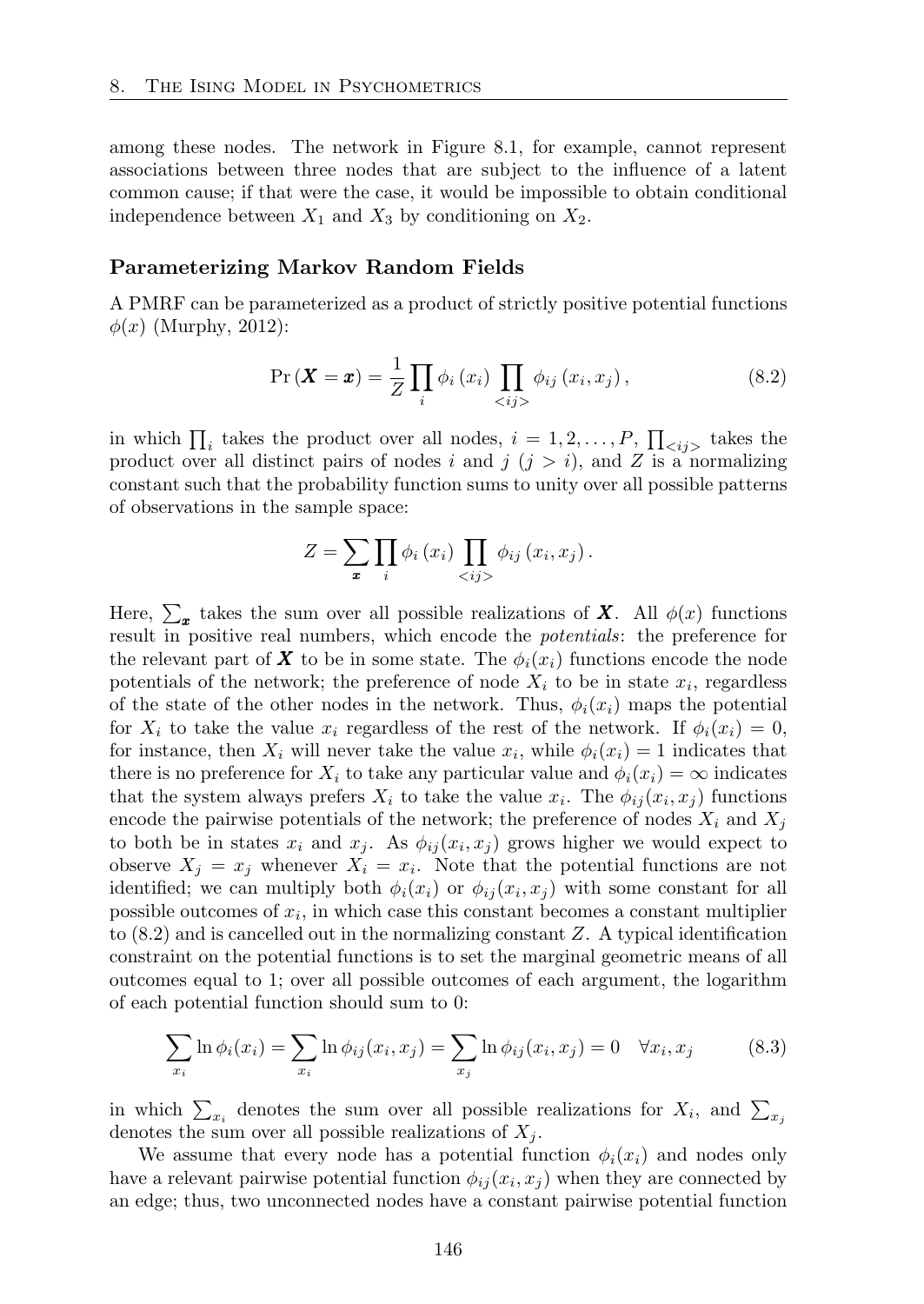which, due to identification above, is equal to 1 for all possible realizations of  $X_i$ and  $X_i$ :

$$
\phi_{ij}(x_i, x_j) = 1 \quad \forall x_i, x_j \iff (i, j) \notin E. \tag{8.4}
$$

From Equation (8.2) it follows that the distribution of *X* marginalized over  $X_k$  and  $X_l$ , that is, the marginal distribution of  $X^{-(k,l)}$  (the random vector *X* without elements  $X_k$  and  $X_l$ ), has the following form:

$$
\Pr\left(\boldsymbol{X}^{-(k,l)} = \boldsymbol{x}^{-(k,l)}\right) = \sum_{x_k, x_l} \Pr\left(\boldsymbol{X} = \boldsymbol{x}\right)
$$
\n
$$
= \frac{1}{Z} \prod_{i \notin \{k,l\}} \phi_i(x_i) \prod_{\langle i j \notin \{k,l\} \rangle} \phi_{ij}(x_i, x_j)
$$
\n
$$
\sum_{x_k, x_l} \left(\phi_k(x_k) \phi_l(x_l) \phi_{kl}(x_k, x_l) \prod_{i \notin \{k,l\}} \phi_{ik}(x_i, x_k) \phi_{il}(x_i, x_l)\right),
$$
\n(8.5)

in which  $\prod_{i \notin \{k,l\}}$  takes the product over all nodes except node *k* and *l* and  $\prod_{\{i,j\notin\{k,l\}\}}$  takes the product over all unique pairs of nodes that do not involve *k* and *l*. The expression in (8.5) has two important consequences. First, (8.5) does not have the form of (8.2); a PMRF is *not* a PMRF under marginalization. Second, dividing (8.2) by (8.5) an expression can be obtained for the conditional distribution of  $\{X_k, X_l\}$  given that we know  $\mathbf{X}^{-(k,l)} = \mathbf{x}^{-(k,l)}$ :

$$
\Pr\left(X_k, X_l \mid \boldsymbol{X}^{-(k,l)} = \boldsymbol{x}^{-(k,l)}\right) = \frac{\Pr\left(\boldsymbol{X} = \boldsymbol{x}\right)}{\Pr\left(\boldsymbol{X}^{-(k,l)} = \boldsymbol{x}^{-(k,l)}\right)} \\
= \frac{\phi_k^*(x_k)\phi_l^*(x_l)\phi_{kl}(x_k, x_l)}{\sum_{x_k, x_l} \phi_k^*(x_k)\phi_l^*(x_l)\phi_{kl}(x_k, x_l)},\tag{8.6}
$$

in which:

$$
\phi_k^*(x_k) = \phi_k(x_k) \prod_{i \notin \{k,l\}} \phi_{ik}(x_i, x_k)
$$

and:

$$
\phi_l^*(x_l) = \phi_l(x_l) \prod_{i \notin \{k,l\}} \phi_{il}(x_i, x_l).
$$

Now, (8.6) *does* have the same form as (8.2); a PMRF *is* a PMRF under conditioning. Furthermore, if there is no edge between nodes *k* and *l*,  $\phi_{kl}(x_k, x_l) = 1$ according to (8.4), in which case (8.6) reduces to a product of two independent functions of  $x_k$  and  $x_l$  which renders  $X_k$  and  $X_l$  independent; thus proving the Markov property in (8.1).

#### The Ising Model

The node potential functions  $\phi_i(x_i)$  can map a unique potential for every possible realization of  $X_i$  and the pairwise potential functions  $\phi_{ij}(x_i, x_j)$  can likewise map unique potentials to every possible pair of outcomes for  $X_i$  and  $X_j$ . When the data are binary, only two realizations are possible for  $x_i$ , while four realizations are possible for the pair  $x_i$  and  $x_j$ . Under the constraint that the log potential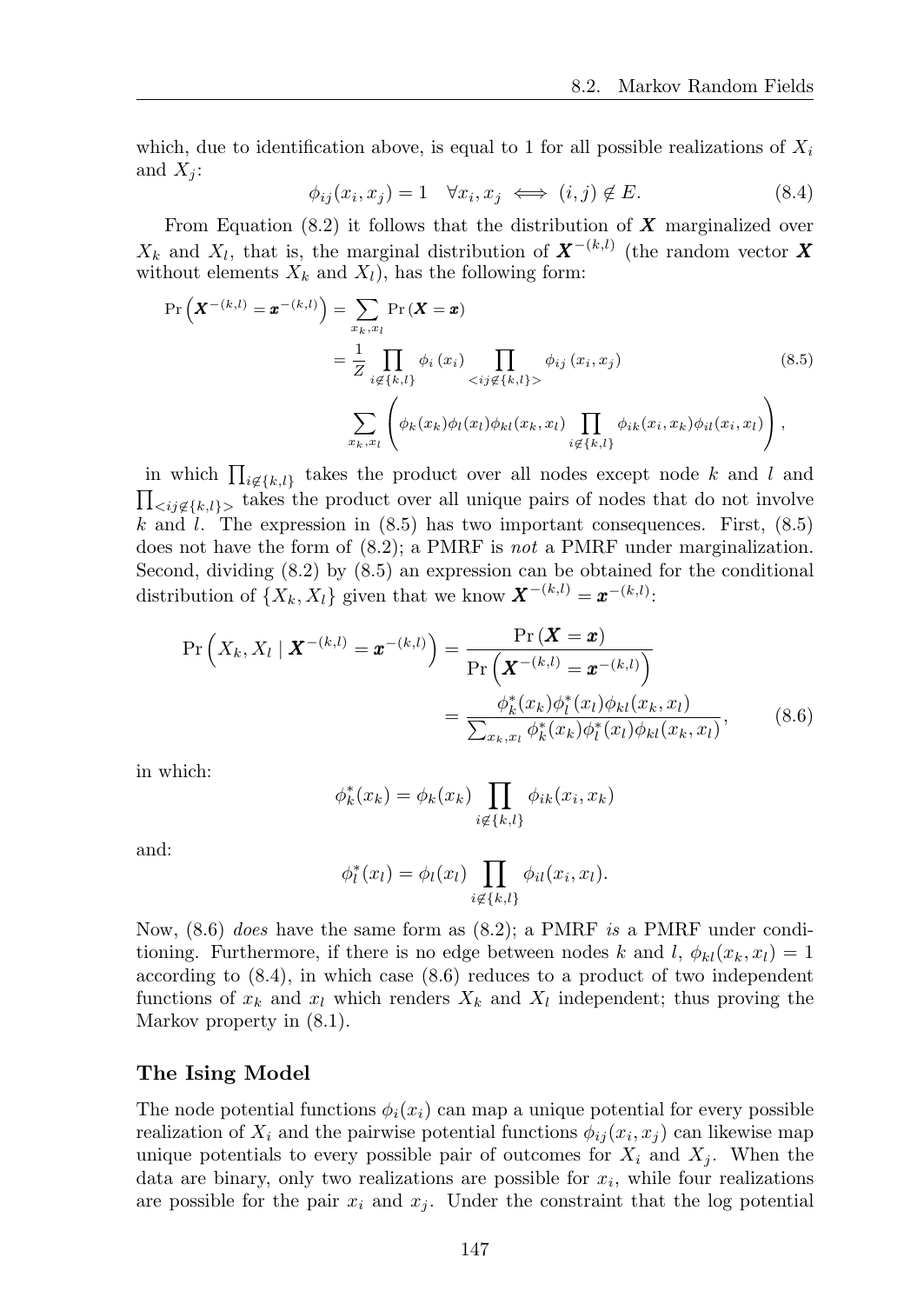functions should sum to 0 over all marginals, this means that in the binary case each potential function has one degree of freedom. If we let all *X*'s take the values 1 and *−*1, there exists a conveniently loglinear model representation for the potential functions:

$$
\ln \phi_i(x_i) = \tau_i x_i
$$
  

$$
\ln \phi_{ij}(x_i, x_j) = \omega_{ij} x_i x_j.
$$

The parameters  $\tau_i$  and  $\omega_{ij}$  are real numbers. In the case that  $x_i = 1$  and  $x_j = 1$ , it can be seen that these parameters form an identity link with the logarithm of the potential functions:

$$
\tau_i = \ln \phi_i(1)
$$
  

$$
\omega_{ij} = \ln \phi_{ij}(1, 1).
$$

These parameters are centered on 0 and have intuitive interpretations. The  $\tau_i$  parameters can be interpreted as *threshold parameters*. If  $\tau_i = 0$  the model does not prefer to be in one state or the other, and if  $\tau_i$  is higher (lower) the model prefers node  $X_i$  to be in state 1 (-1). The  $\omega_{ij}$  parameters are the *network parameters* and denote the pairwise interaction between nodes  $X_i$  and  $X_j$ ; if  $\omega_{ij} = 0$  there is no edge between nodes  $X_i$  and  $X_j$ :

$$
\omega_{ij} \begin{cases} = 0 & \text{if } (i,j) \notin E \\ \in \mathbb{R} & \text{if } (i,j) \in E \end{cases} .
$$
 (8.7)

The higher (lower)  $\omega_{ij}$  becomes, the more nodes  $X_i$  and  $X_j$  prefer to be in the same (different) state. Implementing these potential functions in  $(8.2)$  gives the following distribution for *X*:

$$
\Pr\left(\boldsymbol{X} = \boldsymbol{x}\right) = \frac{1}{Z} \exp\left(\sum_{i} \tau_{i} x_{i} + \sum_{< ij>} \omega_{ij} x_{i} x_{j}\right)
$$
\n
$$
Z = \sum_{\boldsymbol{x}} \exp\left(\sum_{i} \tau_{i} x_{i} + \sum_{< ij>} \omega_{ij} x_{i} x_{j}\right),
$$
\n(8.8)

which is known as the Ising model (Ising, 1925).

For example, consider the PMRF in Figure 8.1. In this network there are three nodes  $(X_1, X_2 \text{ and } X_3)$ , and two edges (between  $X_1$  and  $X_2$ , and between *X*<sup>2</sup> and *X*3). Suppose these three nodes are binary, and take the values 1 and *−*1. We can then model this PMRF as an Ising model with 3 threshold parameters,  $\tau_1$ ,  $\tau_2$  and  $\tau_3$  and two network parameters,  $\omega_{12}$  and  $\omega_{23}$ . Suppose we set all threshold parameters to  $\tau_1 = \tau_2 = \tau_3 = -0.1$ , which indicates that all nodes have a general preference to be in the state *−*1. Furthermore we can set the two network parameters to  $\omega_{12} = \omega_{23} = 0.5$ . Thus,  $X_1$  and  $X_2$  prefer to be in the same state, and  $X_2$  and  $X_3$  prefer to be in the same state as well. Due to these interactions,  $X_1$  and  $X_3$  become associated; these nodes also prefer to be in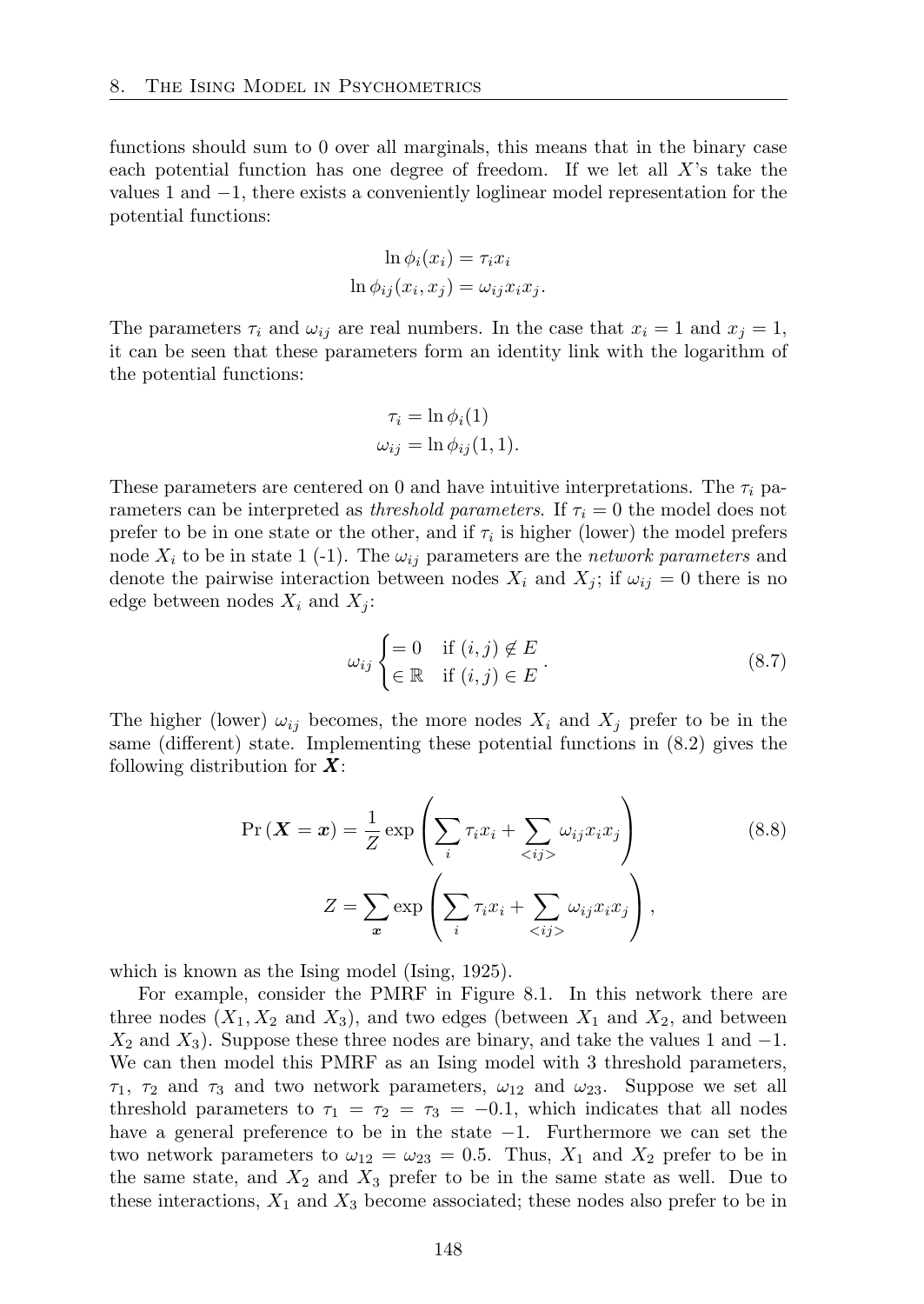| $x_1$ | x <sub>2</sub> | $x_3$ | Potential | Probability |
|-------|----------------|-------|-----------|-------------|
| $-1$  | -1             | $-1$  | 3.6693    | 0.3514      |
| 1     | -1             | $-1$  | 1.1052    | 0.1058      |
| $-1$  | 1              | $-1$  | 0.4066    | 0.0389      |
| 1     | 1              | $-1$  | 0.9048    | 0.0866      |
| $-1$  | $-1$           | 1     | 1.1052    | 0.1058      |
| 1     | -1             | 1     | 0.3329    | 0.0319      |
| $-1$  |                | 1     | 0.9048    | 0.0866      |
| 1     |                |       | 2.0138    | 0.1928      |

Table 8.1: Probability of all states from the network in Figure 8.1.



Figure 8.2: Example of the effect of holding two magnets with a north and south pole close to each other. The arrows indicate the direction the magnets want to move; the same poles, as in (b) and (c), repulse each other and opposite poles, as in (a) and (d), attract each other.

the same state, even though they are independent once we condition on  $X_2$ . We can then compute the non-normalized potentials  $\exp\left(\sum_i \tau_i x_i + \sum_{} \omega_{ij} x_i x_j\right)$ for all possible outcomes of *X* and finally divide that value by the sum over all non-normalized potentials to compute the probabilities of each possible outcome. For instance, for the state  $X_1 = -1, X_2 = 1$  and  $X_3 = -1$ , we can compute the potential as  $\exp(-0.1 + 0.1 + -0.1 + -0.5 + -0.5) \approx 0.332$ . Computing all these potentials and summing them leads to the normalizing constant of  $Z \approx 10.443$ , which can then be used to compute the probabilities of each state. These values can be seen in Table 8.1. Not surprisingly, the probability  $P(X_1 = -1, X_2 = -1, X_3 =$ *−*1) is the highest probable state in Table 8.1, due to the threshold parameters being all negative. Furthermore, the probability  $P(X_1 = 1, X_2 = 1, X_3 = 1)$  is the second highest probability in Table 8.1; if one node is put into state 1 then all nodes prefer to be in that state due to the network structure.

The Ising model was introduced in statistical physics, to explain the phenomenon of magnetism. To this end, the model was originally defined on a field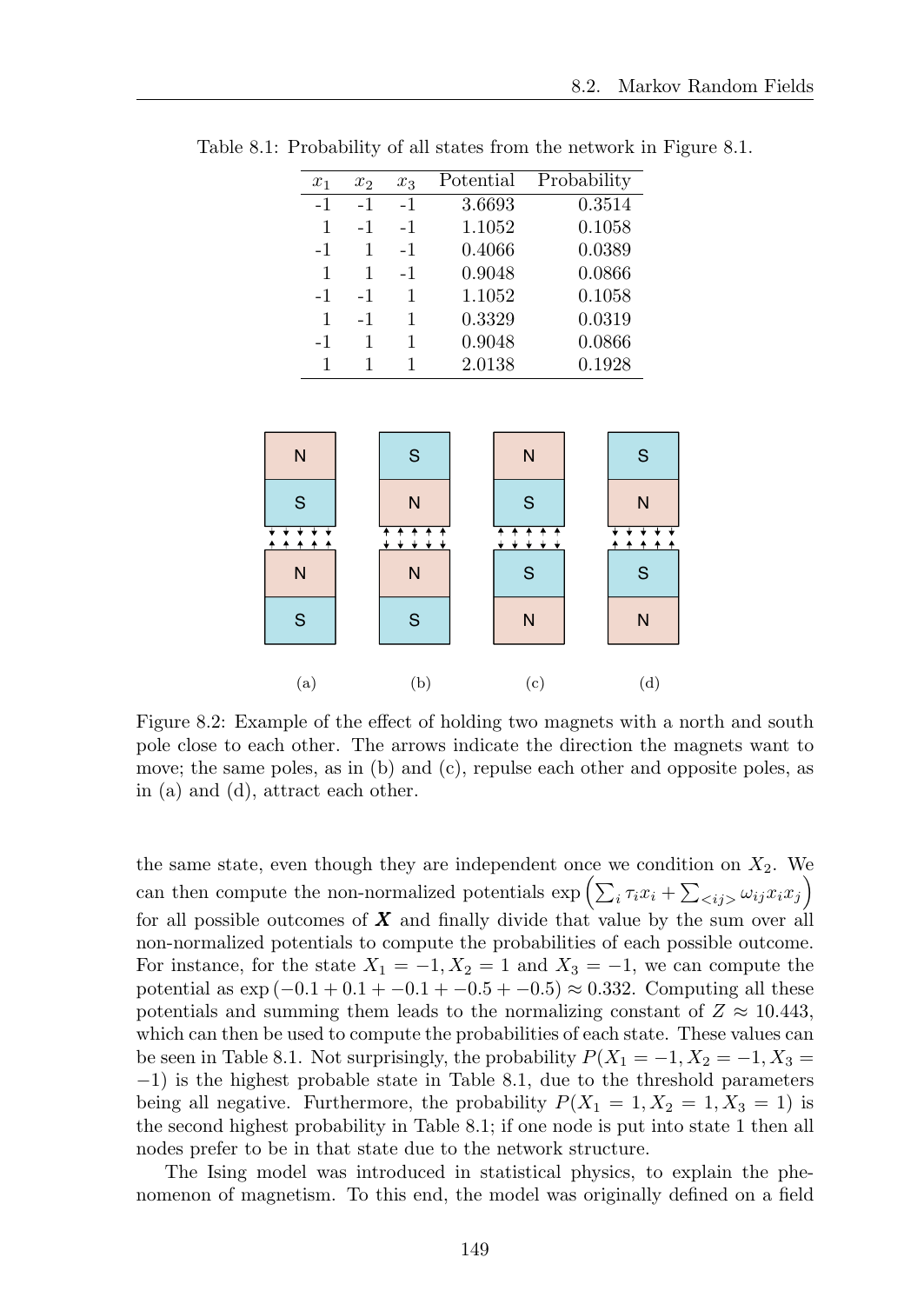

Figure 8.3: A field of particles (a) can be represented by a network shaped as a lattice as in (b). +1 indicates that the north pole is alligned upwards and *−*1 indicates that the south pole is aligned upwards. The lattice in (b) adheres to a PMRF in that the probability of a particle (node) being in some state is only dependent on the state of its direct neighbors.

of particles connected on a lattice. We will give a short introduction on this application in physics because it exemplifies an important aspect of the Ising model; namely, that the interactions between nodes can lead to synchronized behavior of the system as a whole (e.g., spontaneous magnetization). To explain how this works, note that a magnet, such as a common household magnet or the arrow in a compass, has two poles: a north pole and a south pole. Figure 8.2 shows the effect of pushing two such magnets together; the north pole of one magnet attracts to the south pole of another magnet and vise versa, and the same poles on both magnets repulse each other. This is due to the generally tendency of magnets to align, called *ferromagnetism*. Exactly the same process causes the arrow of a compass to align with the magnetic field of the Earth itself, causing it to point north. Any material that is ferromagnetic, such as a plate of iron, consists of particles that behave in the same way as magnets; they have a north and south pole and lie in some direction. Suppose the particles can only lie in two directions: the north pole can be up or the south pole can be up. Figure 8.3 shows a simple 2-dimensional representation of a possible state for a field of  $4 \times 4$  particles. We can encode each particle as a random variable,  $X_i$ , which can take the values  $-1$  (south pole is up) and 1 (north pole is up). Furthermore we can assume that the probability of *X<sup>i</sup>* being in state *x<sup>i</sup>* only depends on the direct neighbors (north, south east and west) of particle *i*. With this assumption in place, the system in Figure 8.3 can be represented as a PMRF on a lattice, as represented in Figure 8.3.

A certain amount of energy is required for a system of particles to be in some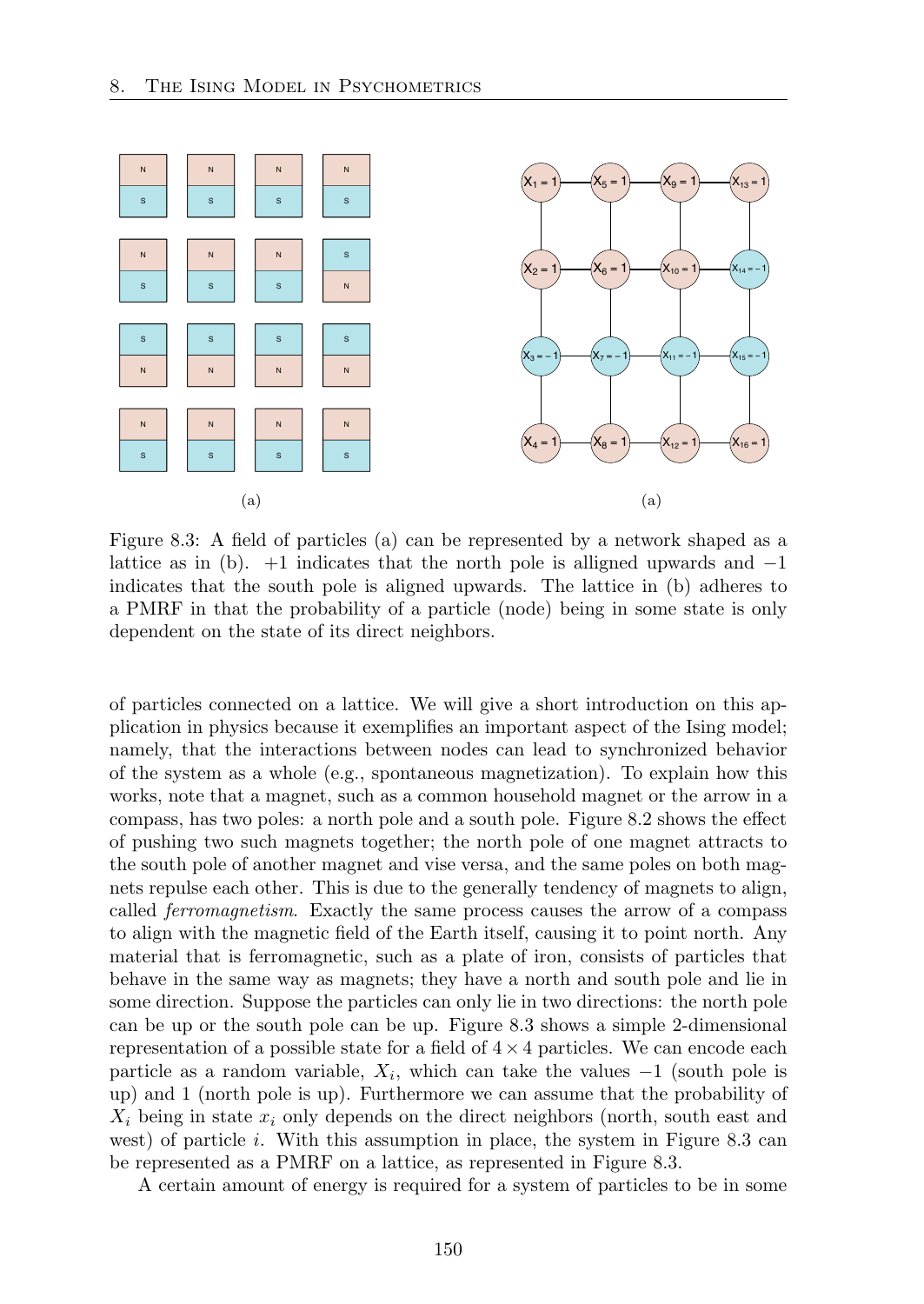state, such as in Figure 8.2. For example, in Figure 8.3 the node  $X_7$  is in the state  $-1$  (south pole up). Its neighbors  $X_3$  and  $X_{11}$  are both in the same state and thus aligned, which reduces stress on the system and thus reduces the energy function. The other neighbors of  $X_7$ ,  $X_6$  and  $X_8$ , are in the opposite state of  $X_7$ , and thus are not aligned, which increasing the stress on the system. The total energy configuration can be summarized in the *Hamiltonian* function:

$$
H(\boldsymbol{x}) = -\sum_{i} \tau_i x_i - \sum_{\langle i,j \rangle} \omega_{ij} x_i x_j,
$$

which is used in the Gibbs distribution (Murphy, 2012) to model the probability of *X* being in some state *x*:

$$
\Pr\left(\mathbf{X} = \mathbf{x}\right) = \frac{\exp\left(-\beta H(\mathbf{x})\right)}{Z}.\tag{8.9}
$$

The parameter  $\beta$  indicates the inverse temperature of the system, which is not identifiable since we can multiply  $\beta$  with some constant and divide all  $\tau$  and  $\omega$ parameters with that same constant to obtain the same probability. Thus, it can arbitrarily be set to  $\beta = 1$ . Furthermore, the minus signs in the Gibbs distribution and Hamiltonian cancel out, leading to the Ising model as expressed in (8.8).

The threshold parameters  $\tau_i$  indicate the natural deposition for particle *i* to point up or down, which could be due to the influence of an external magnetic field not part of the system of nodes in *X*. For example, suppose we model a single compass, there is only one node thus the Hamiltonian reduces to  $-\tau x$ . Let  $X = 1$  indicate the compass points north and  $X = -1$  indicate the compass points south. Then,  $\tau$  should be positive as the compass has a natural tendency to point north due to the presence of the Earth's magnetic field. As such, the  $\tau$ parameters are also called external fields. The network parameters  $\omega_{ij}$  indicate the interaction between two particles. Its sign indicates if particles *i* and *j* tend to be in the same state (positive; ferromagnetic) or in different states (negative; antiferromagnetic). The absolute value,  $|\omega_{ii}|$ , indicates the strength of interaction. For any two non-neighboring particles  $\omega_{ij}$  will be 0 and for neighboring particles the stronger  $\omega_{ij}$  the stronger the interaction between the two. Because the closer magnets, and thus particles, are moved together the stronger the magnetic force, we can interpret  $|\omega_{ij}|$  as a measure for *closeness* between two nodes.

While the inverse temperature  $\beta$  is not identifiable in the sense of parameter estimation, it is an important element in the Ising model; in physics the temperature can be manipulated whereas the ferromagnetic strength or distance between particles cannot. The inverse temperature plays a crucial part in the *entropy* of (8.9) (Wainwright & Jordan, 2008):

Entropy 
$$
(\boldsymbol{X}) = \mathbb{E} \left[ -\ln \Pr \left( \boldsymbol{X} = \boldsymbol{x} \right) \right]
$$
  
=  $-\beta \mathbb{E} \left[ -\ln \frac{\exp \left( -H(\boldsymbol{x}) \right)}{Z^*} \right],$  (8.10)

in which  $Z^*$  is the rescaled normalizing constant without inverse temperature *β*. The expectation  $\mathbb{E}\left[-\ln \frac{\exp(-H(\bm{x}))}{Z^*}\right]$ i can be recognized as the entropy of the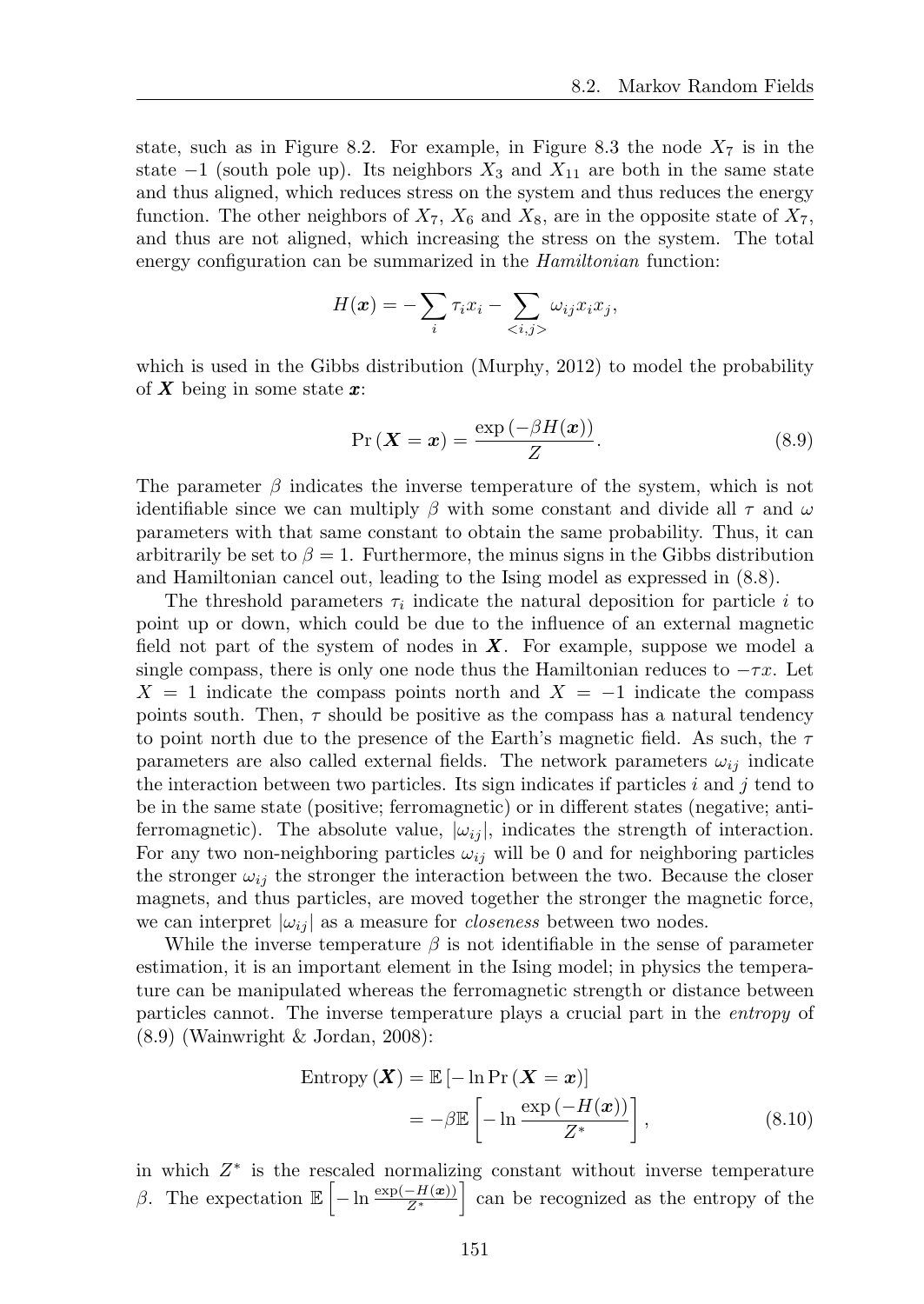Ising model as defined in  $(8.8)$ . Thus, the inverse temperature  $\beta$  directly scales the entropy of the Ising model. As  $\beta$  shrinks to 0, the system is "heated up" and all states become equally likely, causing a high level of entropy. If  $\beta$  is subsequently increased, then the probability function becomes concentrated on a smaller number of states, and the entropy shrinks to eventually only allow the state in which all particles are aligned. The possibility that all particles become aligned is called *spontaneous magnetization* (Lin, 1992; Kac, 1966); when all particles are aligned (all *X* are either 1 or *−*1) the entire field of particles becomes magnetized, which is how iron can be turned into a permanent magnet. We take this behavior as a particular important aspect of the Ising model; behavior on microscopic level (interactions between neighboring particles) can cause noticeable behavior on macroscopic level (the creation of a permanent magnet).

In our view, psychological variables may behave in the same way. For example, interactions between components of a system (e.g., symptoms of depression) can cause synchronized effects of the system as a whole (e.g., depression as a disorder). Do note that, in setting up such analogies, we need to interpret the concepts of closeness and neighborhood less literally than in the physical sense. Concepts such as "sleep deprivation" and "fatigue" can be said to be close to each other, in that they mutually influence each other; sleep deprivation can lead to fatigue and in turn fatigue can lead to a disrupted sleeping rhythm. The neighborhood of these symptoms can then be defined as the symptoms that frequently co-occur with sleep deprivation and fatigue, which can be seen in a network as a cluster of connected nodes. As in the Ising model, the state of these nodes will tend to be the same if the connections between these nodes are positive. This leads to the interpretation that a latent trait, such as depression, can be seen as a cluster of connected nodes (Borsboom et al., 2011). In the next section, we will prove that there is a clear relationship between network modeling and latent variable modeling; indeed, clusters in a network can cause data to behave as if they were generated by a latent variable model.

## 8.3 The Ising Model in Psychometrics

In this section, we show that the Ising model is equivalent or closely related to prominent modeling techniques in psychometrics. We will first discuss the relationship between the Ising model and loglinear analysis and logistic regressions, next show that the Ising model can be equivalent to Item Response Theory (IRT) models that dominate psychometrics. In addition, we highlight relevant earlier work on the relationship between IRT and the Ising model.

To begin, we can gain further insight in the Ising model by looking at the conditional distribution of  $X_i$  given that we know the value of the remaining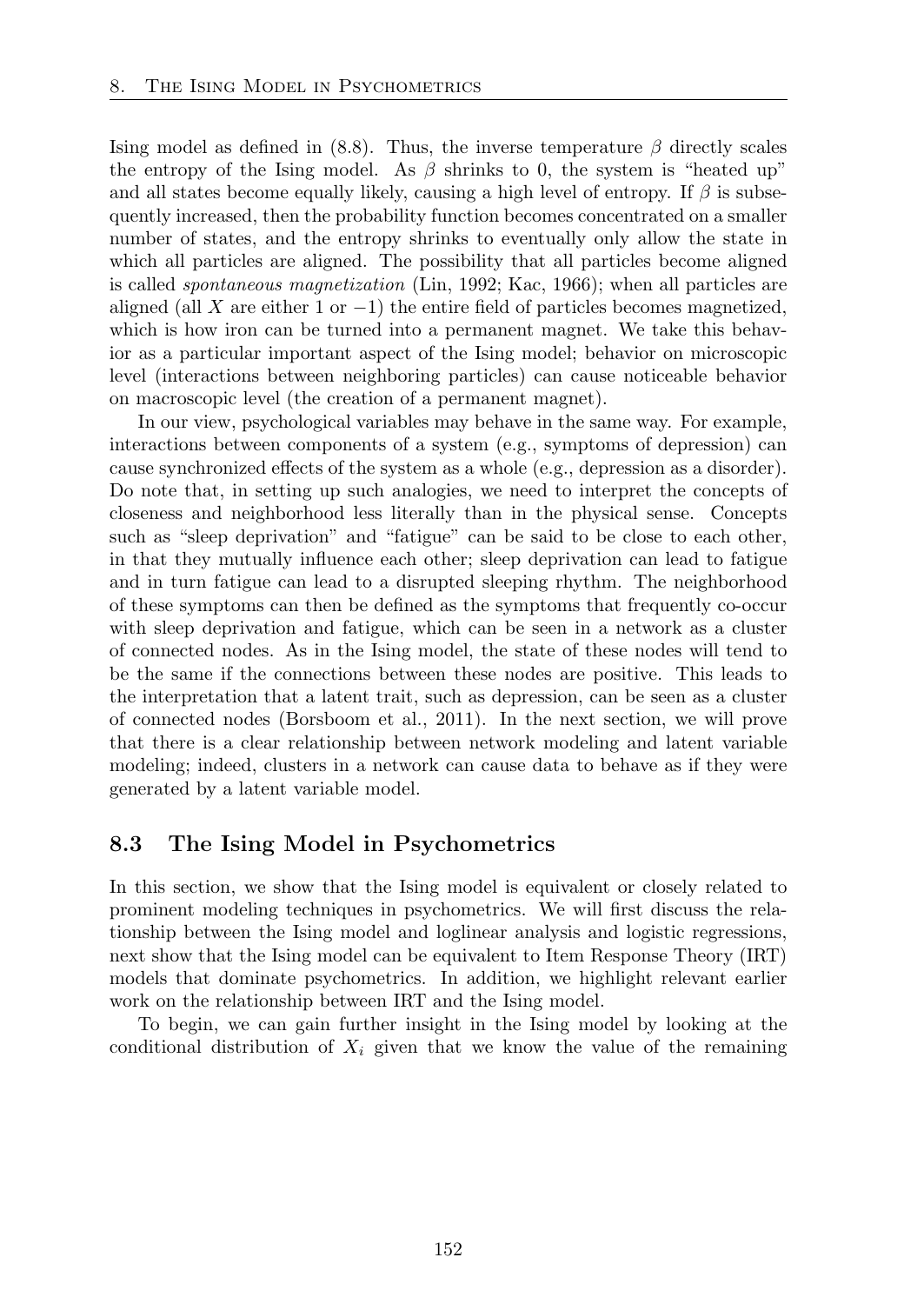nodes:  $X^{(-i)} = x^{(-i)}$ :

$$
\Pr\left(X_i \mid \boldsymbol{X}^{(-i)} = \boldsymbol{x}^{(-i)}\right) = \frac{\Pr\left(\boldsymbol{X} = \boldsymbol{x}\right)}{\Pr\left(\boldsymbol{X}^{(-i)} = \boldsymbol{x}^{(-i)}\right)} \\
= \frac{\Pr\left(\boldsymbol{X} = \boldsymbol{x}\right)}{\sum_{x_i} \Pr\left(X_i = x_i, \boldsymbol{X}^{(-i)} = \boldsymbol{x}^{(-i)}\right)} \\
= \frac{\exp\left(x_i \left(\tau_i + \sum_j \omega_{ij} x_j\right)\right)}{\sum_{x_i} \exp\left(x_i \left(\tau_k + \sum_j \omega_{ij} x_j\right)\right)},\tag{8.11}
$$

in which  $\sum_{x_i}$  takes the sum over both possible outcomes of  $x_i$ . We can recognize this expression as a *logistic regression* model (Agresti, 1990). Thus, the Ising model can be seen as the joint distribution of response and predictor variables, where each variable is predicted by all other variables in the network. The Ising model therefore forms a predictive network in which the neighbors of each node, the set of connected nodes, represent the variables that predict the outcome of the node of interest.

Note that the definition of Markov random fields in (8.2) can be extended to include higher order interaction terms:

$$
\Pr\left(\boldsymbol{X}=\boldsymbol{x}\right)=\frac{1}{Z}\prod_{i}\phi_{i}\left(x_{i}\right)\prod_{< ij>}\phi_{ij}\left(x_{i},x_{j}\right)\prod_{< ijk>}\phi_{ijk}\left(x_{i},x_{j},x_{k}\right)\cdots,
$$

all the way up to the *P*-th order interaction term, in which case the model becomes saturated. Specifying  $\nu_{...}(\ldots) = \ln \phi_{...}(\ldots)$  for all potential functions, we obtain a log-linear model:

$$
\Pr\left(\boldsymbol{X}=\boldsymbol{x}\right)=\frac{1}{Z}\exp\left(\sum_{i}\nu_{i}\left(x_{i}\right)+\sum_{}\nu_{ij}\left(x_{i},x_{j}\right)+\sum_{}\nu_{ijk}\left(x_{i},x_{j},x_{k}\right)\cdots\right).
$$

Let  $n(\mathbf{x})$  be the number of respondents with response pattern  $\mathbf{x}$  from a sample of N respondents. Then, we may model the expected frequency  $n(\mathbf{x})$  as follows:

$$
\mathbb{E}\left[n(\boldsymbol{x})\right] = N \Pr\left(\boldsymbol{X} = \boldsymbol{x}\right)
$$
\n
$$
= \exp\left(\nu + \sum_{i} \nu_{i}\left(x_{i}\right) + \sum_{< ij>}\nu_{ij}\left(x_{i}, x_{j}\right) + \sum_{< ijk>} \nu_{ijk}\left(x_{i}, x_{j}, x_{k}\right)\cdots\right), \qquad (8.12)
$$

in which  $\nu = \ln N - \ln Z$ . The model in (8.12) has extensively been used in loglinear analysis (Agresti, 1990; Wickens,  $1989$ )<sup>2</sup>. In loglinear analysis, the same constrains are typically used as in  $(8.3)$ ; all  $\nu$  functions should sum to 0 over all margins. Thus, if at most second-order interaction terms are included in the loglinear model, it is equivalent to the Ising model and can be represented exactly as in (8.8). The Ising model, when represented as a loglinear model with at most second-order interactions, has been used in various ways. Agresti (1990) and Wickens (1989) call the model the *homogeneous association* model. Because it

<sup>&</sup>lt;sup>2</sup>both Agresti and Wickens used  $\lambda$  rather than  $\nu$  to denote the log potentials, which we changed in this chapter to avoid confusion with eigenvalues and the LASSO tuning parameter.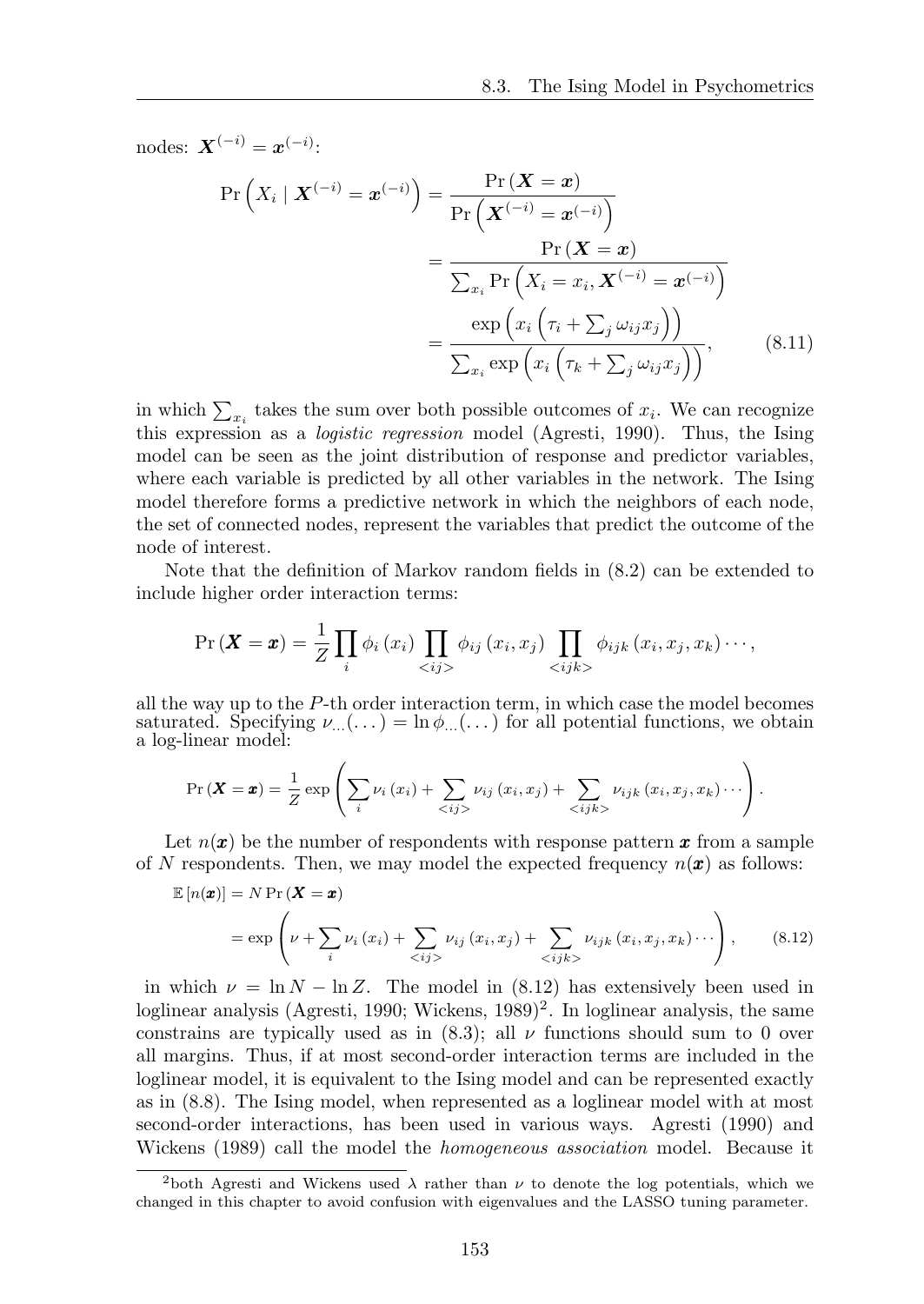does not include three-way or higher order interactions, the association between *X*<sup>*i*</sup> and *X*<sup>*j*—the odds-ratio—is constant for any configuration of  $X$ <sup>-(*i,j*)</sup>. Also, Cox</sup> (1972; Cox & Wermuth, 1994) used the same model, but termed it the *quadratic exponential binary distribution*, which has since often been used in biometrics and statistics (e.g., Fitzmaurice, Laird, & Rotnitzky, 1993; Zhao & Prentice, 1990). Interestingly, none of these authors mention the Ising model.

# The Relation Between the Ising Model and Item Response Theory

In this section we will show that the Ising model is a closely related modeling framework of Item Response Theory (IRT), which is of central importance to psychometrics. In fact, we will show that the Ising model is equivalent to a special case of the multivariate 2-parameter logistic model (MIRT). However, instead of being hypothesized common causes of the item responses, in our representation the latent variables in the model are *generated* by cliques in the network.

In IRT, the responses on a set of binary variables *X* are assumed to be determined by a set of *M* ( $M \leq P$ ) latent variables  $\Theta$ :

$$
\mathbf{\Theta}^{\top} = \begin{bmatrix} \Theta_1 & \Theta_2 & \dots & \Theta_M \end{bmatrix}.
$$

These latent variables are often denoted as *abilities*, which betrays the roots of the model in educational testing. In IRT, the probability of obtaining a realization *x<sup>i</sup>* on the variable  $X_i$ —often called *items*—is modeled through item response functions, which model the probability of obtaining one of the two possible responses (typically, scored 1 for correct responses and 0 for incorrect responses) as a function of  $\theta$ . For instance, in the Rasch (1960) model, also called the one parameter logistic model (1PL), only one latent trait is assumed  $(M = 1 \text{ and } \Theta = \Theta)$  and the conditional probability of a response given the latent trait takes the form of a simple logistic function:

$$
\Pr(X_i = x_i \mid \Theta = \theta)_{\text{1PL}} = \frac{\exp(x_i \alpha (\theta - \delta_i))}{\sum_{x_i} \exp(x_i \alpha (\theta - \delta_i))},
$$

in which  $\delta_i$  acts as a *difficulty parameter* and  $\alpha$  is a common *discrimination* parameter for all items. A typical generalization of the 1PL is the Birnbaum (1968) model, often called the two-parameter logistic model (2PL), in which the discrimination is allowed to vary between items:

$$
\Pr(X_i = x_i \mid \Theta = \theta)_{\text{2PL}} = \frac{\exp(x_i \alpha_i (\theta - \delta_i))}{\sum_{x_i} \exp(x_i \alpha_i (\theta - \delta_i))}.
$$

The 2PL reduces to the 1PL if all discrimination parameters are equal:  $\alpha_1 = \alpha_2 =$  $\ldots = \alpha$ . Generalizing the 2PL model to more than 1 latent variable  $(M > 1)$  leads to the 2PL multidimensional IRT model (MIRT; Reckase, 2009):

$$
\Pr(X_i = x_i \mid \boldsymbol{\Theta} = \boldsymbol{\theta})_{\text{MIRT}} = \frac{\exp(x_i (\boldsymbol{\alpha}_i^{\top} \boldsymbol{\theta} - \delta_i))}{\sum_{x_i} \exp(x_i (\boldsymbol{\alpha}_i^{\top} \boldsymbol{\theta} - \delta_i))},
$$
(8.13)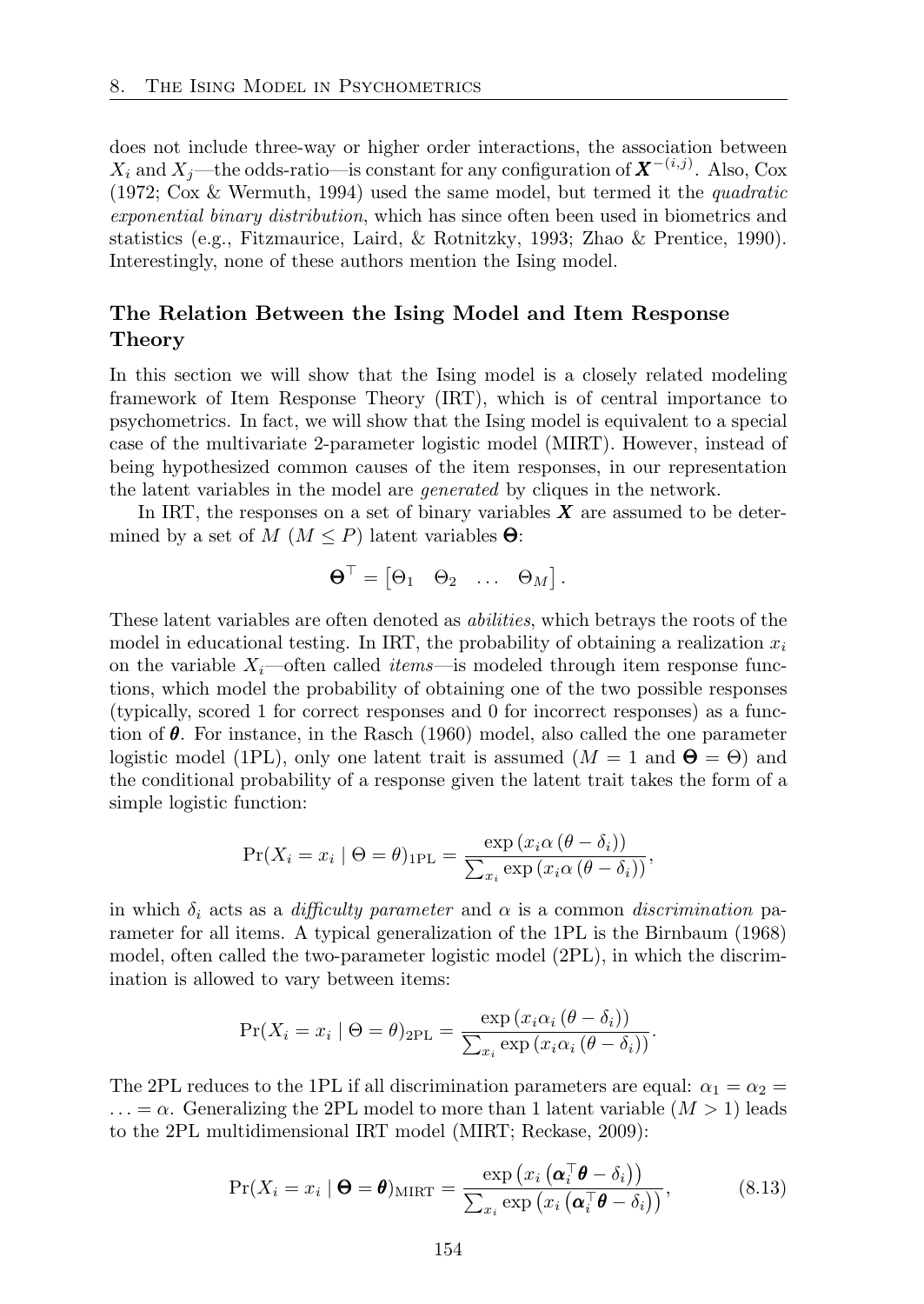in which  $\theta$  is a vector of length M that contains the realization of  $\Theta$ , while  $\alpha_i$  is a vector of length *M* that contains the discrimination of item *i* on every latent trait in the multidimensional space. The MIRT model reduces to the 2PL model if  $\alpha_i$ equals zero in all but one of its elements.

Because IRT assumes local independence—the items are independent of each other after conditioning on the latent traits—the joint conditional probability of  $X = x$  can be written as a product of the conditional probabilities of each item:

$$
\Pr(\boldsymbol{X} = \boldsymbol{x} \mid \boldsymbol{\Theta} = \boldsymbol{\theta}) = \prod_{i} \Pr(X_i = x_i \mid \boldsymbol{\Theta} = \boldsymbol{\theta}). \tag{8.14}
$$

The marginal probability, and thus the likelihood, of the 2PL MIRT model can be obtained by integrating over distribution  $f(\theta)$  of  $\Theta$ :

$$
\Pr(\boldsymbol{X} = \boldsymbol{x}) = \int_{-\infty}^{\infty} f(\boldsymbol{\theta}) \Pr(\boldsymbol{X} = \boldsymbol{x} \mid \boldsymbol{\Theta} = \boldsymbol{\theta}) \, \mathrm{d}\boldsymbol{\theta}, \tag{8.15}
$$

in which the integral is over all *M* latent variables. For typical distributions of ⇥, such as a multivariate Gaussian distribution, this likelihood does not have a closed form solution. Furthermore, as *M* grows it becomes hard to numerically approximate (8.15). However, if the distribution of  $\Theta$  is chosen such that it is conditionally Gaussian—the posterior distribution of  $\Theta$  given that we observed  $X = x$  takes a Gaussian form—we *can* obtain a closed form solution for (8.15). Furthermore, this closed form solution is, in fact, the Ising model as presented in (8.8).

As also shown by Marsman et al. (2015) and in more detail in Appendix A of this chapter, after reparameterizing  $\tau_i = -\delta_i$  and  $-2\sqrt{\lambda_j/2}q_{ij} = \alpha_{ij}$ , in which  $q_{ij}$ is the *i*th element of the *j*th eigenvector of  $\Omega$  (with an arbitrary diagonal chosen such that  $\Omega$  is positive definite), the Ising model is equivalent to a MIRT model in which the posterior distribution of the latent traits is equal to the product of univariate normal distributions with equal variance:

$$
\Theta_j \mid \mathbf{X} = \mathbf{x} \sim N \left( \pm \frac{1}{2} \sum_i a_{ij} x_i, \sqrt{\frac{1}{2}} \right).
$$

The mean of these univariate posterior distributions for  $\Theta_j$  is equal to the weighted sumscore  $\pm \frac{1}{2} \sum_{i} a_{ij} x_i$ . Finally, since

$$
f(\boldsymbol{\theta}) = \sum_{\boldsymbol{x}} f(\boldsymbol{\theta} \mid \boldsymbol{X} = \boldsymbol{x}) \Pr(\boldsymbol{X} = \boldsymbol{x}),
$$

we can see that the marginal distribution of  $\Theta$  in (8.15) is a *mixture of multivariate Gaussian distributions with homogenous variance–covariance*, with the mixing probability equal to the marginal probability of observing each response pattern.

Whenever  $\alpha_{ij} = 0$  for all *i* and some dimension *j*—i.e., none of the items discriminate on the latent trait—we can see that the marginal distribution of  $\Theta_j$  becomes a Gaussian distribution with mean 0 and standard-deviation  $\sqrt{1/2}$ . This corresponds to complete randomness; all states are equally probable given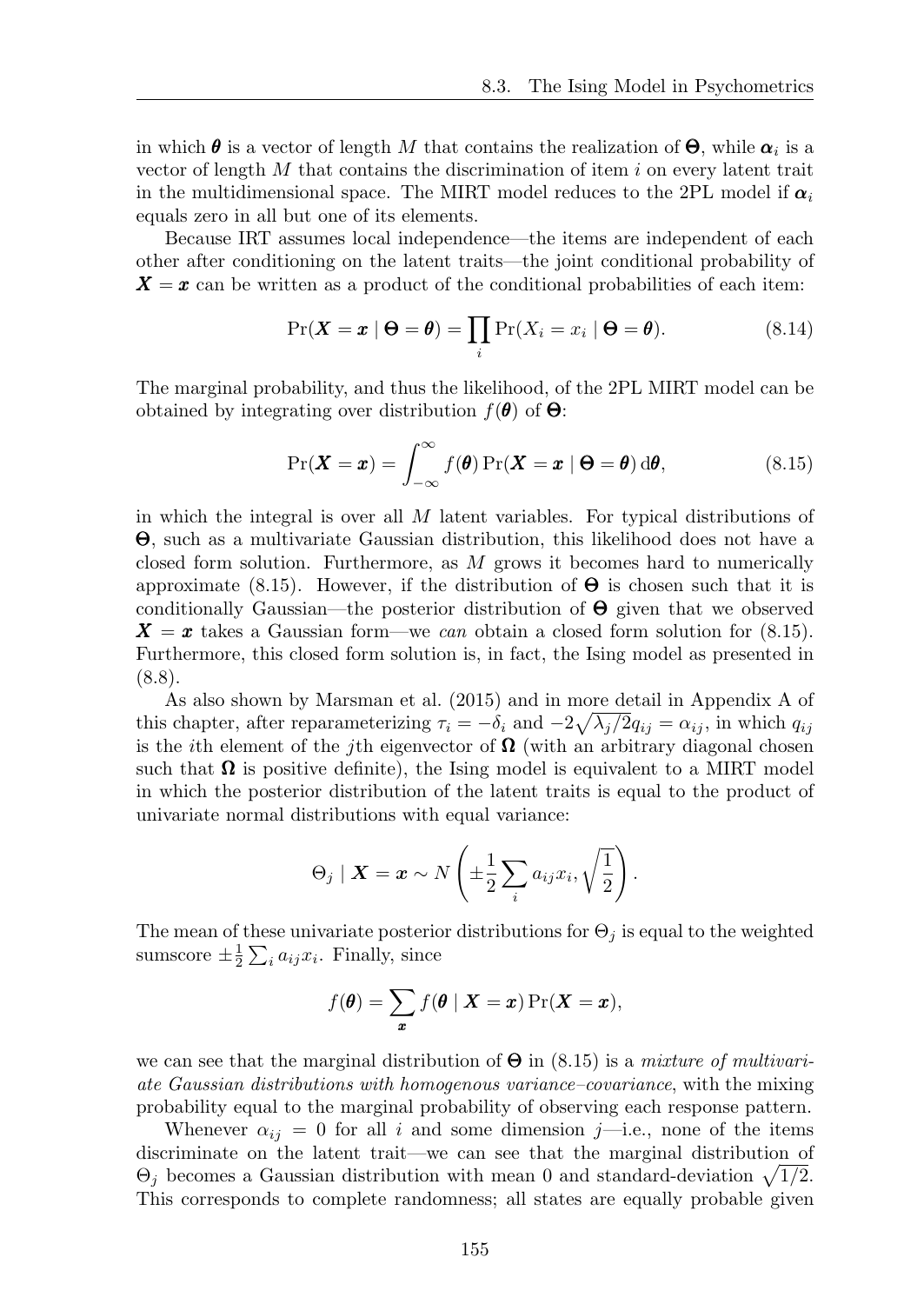the latent trait. When discrimination parameters diverge from 0, the probability function becomes concentrated on particular response patterns. For example, in case  $X_1$  designates the response variable for a very easy item, while  $X_2$  is the response variable for a very hard item, the state in which the first item is answered correctly and the second incorrectly becomes less likely. This corresponds to a decrease in entropy and, as can be seen in (8.10), is related to the *temperature* of the system. The lower the temperature, the more the system prefers to be in states in which all items are answered correctly or incorrectly. When this happens, the distribution of  $\Theta_i$  diverges from a Gaussian distribution and becomes a bi-modal distribution with two peaks, centered on the weighted sumscores that correspond to situations in which all items are answered correctly or incorrectly. If the entropy is relatively high,  $f(\Theta_i)$  can be well approximated by a Gaussian distribution, whereas if the entropy is (extremely) low a mixture of two Gaussian distributions best approximates  $f(\Theta_i)$ .

For example, consider again the network structure of Figure 8.1. When we parameterized all threshold functions  $\tau_1 = \tau_2 = \tau_3 = -0.1$  and all network parameters  $\omega_{12} = \omega_{23} = 0.5$  we obtained the probability distribution as specified in Table 8.1. We can form the matrix  $\Omega$  first with zeroes on the diagonal:

$$
\begin{bmatrix} 0 & 0.5 & 0 \\ 0.5 & 0 & 0.5 \\ 0 & 0.5 & 0 \end{bmatrix},
$$

which is not positive semi-definite. Subtracting the lowest eigenvalue, *−*0*.*707, from the diagonal gives us a positive semi-definite  $\Omega$  matrix:

$$
\mathbf{\Omega} = \begin{bmatrix} 0.707 & 0.5 & 0 \\ 0.5 & 0.707 & 0.5 \\ 0 & 0.5 & 0.707 \end{bmatrix}.
$$

It's eigenvalue decomposition is as follows:

$$
Q = \begin{bmatrix} 0.500 & 0.707 & 0.500 \\ 0.707 & 0.000 & -0.707 \\ 0.500 & -0.707 & 0.500 \end{bmatrix}
$$

$$
\lambda = \begin{bmatrix} 1.414 & 0.707 & 0.000 \end{bmatrix}.
$$

Using the transformations  $\tau_i = -\delta_i$  and  $-2\sqrt{\lambda_j/2}q_{ij} = \alpha_{ij}$  (arbitrarily using the negative root) defined above we can then form the equivalent MIRT model with discrimination parameters *A* and difficulty parameters *δ*:

$$
\mathbf{\delta} = \begin{bmatrix} 0.1 & 0.1 & 0.1 \end{bmatrix}
$$

$$
\mathbf{A} = \begin{bmatrix} 0.841 & 0.841 & 0 \\ 1.189 & 0 & 0 \\ 0.841 & -0.841 & 0 \end{bmatrix}.
$$

Thus, the model in Figure 8.1 is equivalent to a model with two latent traits: one defining the general coherence between all three nodes and one defining the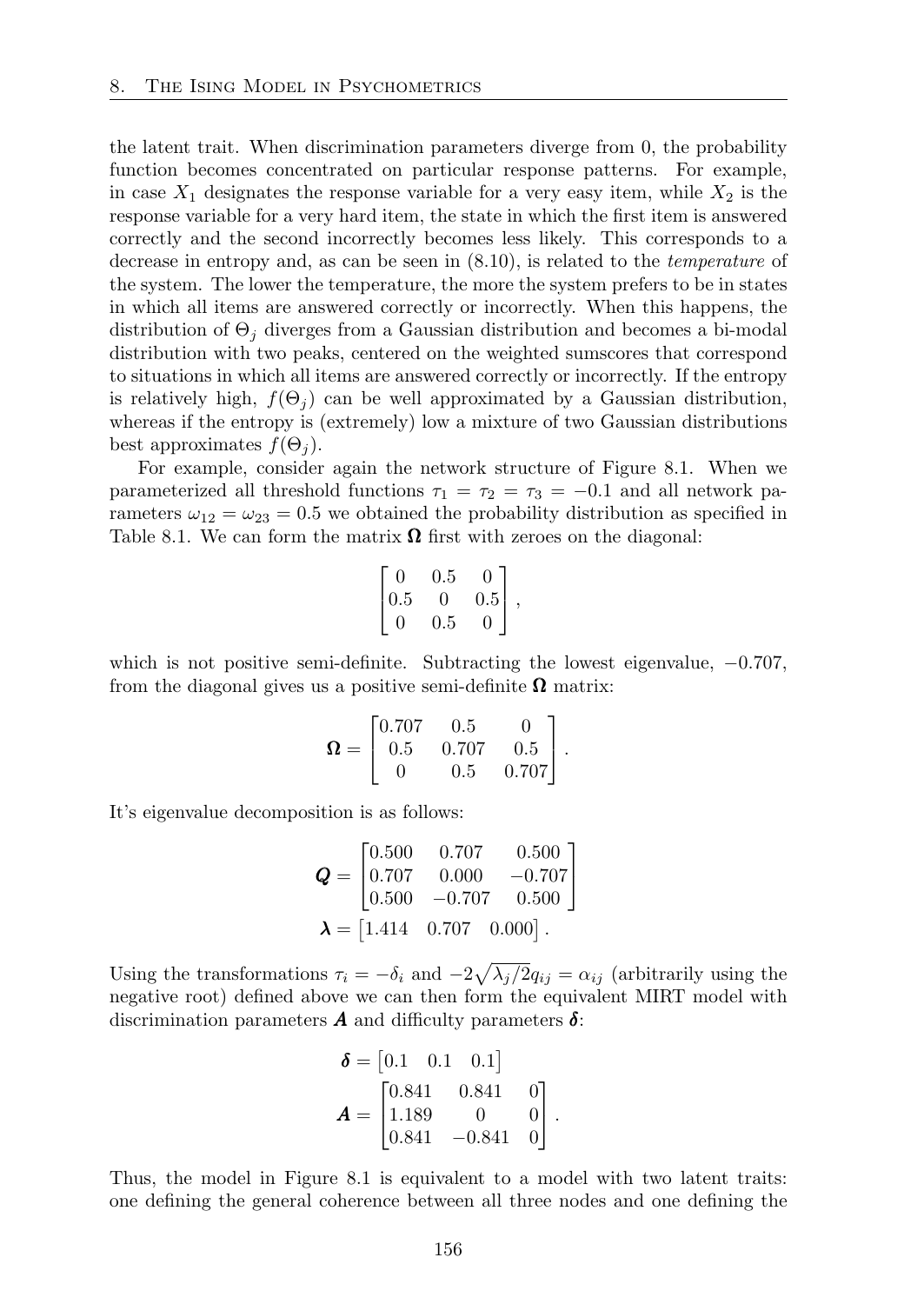

Figure 8.4: The distributions of the three latent traits in the equivalent MIRT model to the Ising model from Figure 8.1

contrast between the first and the third node. The distributions of all three latent traits can be seen in Figure 8.4. In Table 8.1, we see that the probability is the highest for the two states in which all three nodes take the same value. This is reflected in the distribution of the first latent trait in 8.4: because all discrimination parameters relating to this trait are positive, the weighted sumscores of  $X_1 = X_2 = X_3 = -1$  and  $X_1 = X_2 = X_3 = 1$  are dominant and cause a small bimodality in the distribution. For the second trait, 8.4 shows an approximately normal distribution, because this trait acts as a contrast and cancels out the preference for all variables to be in the same state. Finally, the third latent trait is nonexistent, since all of its discrimination parameters equal 0; 8.4 simply shows a Gaussian distribution with standard deviation  $\sqrt{\frac{1}{2}}$ .

This proof serves to demonstrate that the Ising model is equivalent to a MIRT model with a posterior Gaussian distribution on the latent traits; the discrimination parameter column vector  $\alpha_j$ —the item discrimination parameters on the *j*th dimension—is directly related to the *j*th eigenvector of the Ising model graph structure  $\Omega$ , scaled by its *j*th eigenvector. Thus, the latent dimensions are orthogonal, and the rank of  $\Omega$  directly corresponds to the number of latent dimensions. In the case of a Rasch model, the rank of  $\Omega$  should be 1 and all  $\omega_{ij}$  should have exactly the same value, corresponding to the common discrimination parameter; for the uni-dimensional Birnbaum model the rank of  $\Omega$  still is 1 but now the  $\omega_{ij}$ parameters can vary between items, corresponding to differences in item discrimination.

The use of a posterior Gaussian distribution to obtain a closed form solution for (8.15) is itself not new in the psychometric literature, although it has not previously been linked to the Ising model and the literature related to it. Olkin and Tate (1961) already proposed to model binary variables jointly with conditional Gaussian distributed continuous variables. Furthermore, Holland (1990) used the "Dutch identity" to show that a representation equivalent to an Ising model could be used to characterize the marginal distribution of an extended Rasch model (Cressie & Holland, 1983). Based on these results, Anderson and colleagues proposed an IRT modeling framework using log-multiplicative association models and assuming conditional Gaussian latents (Anderson & Vermunt, 2000; Anderson & Yu, 2007); this approach has been implemented in the R package "plRasch" (Anderson, Li, & Vermunt, 2007; Li & Hong, 2014).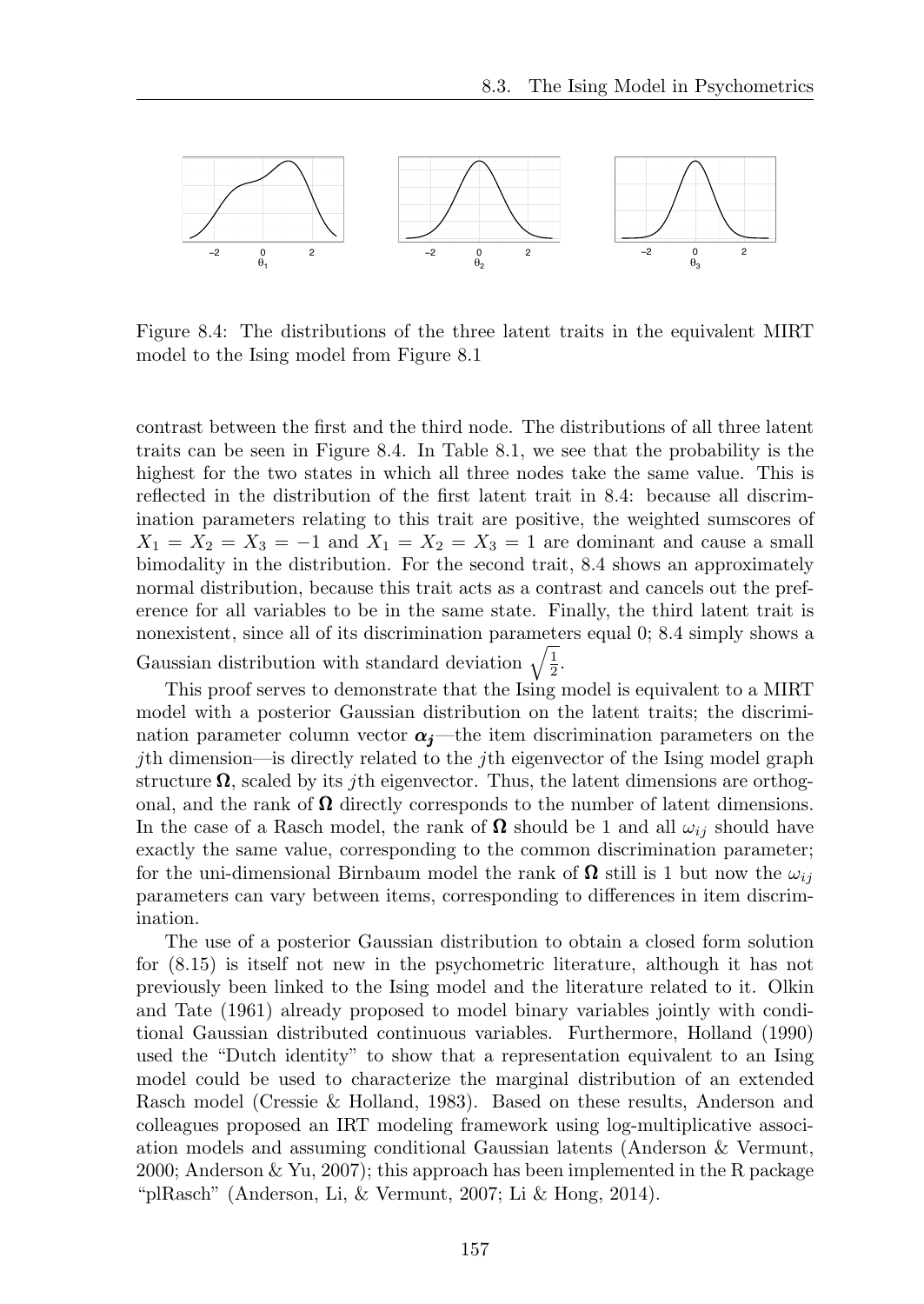With our proof we furthermore show that the clique factorization of the network structure *generated* a latent trait with a functional distribution through a mathematical trick. Thus, the network perspective and common cause perspectives could be interpreted as two different explanations of the same phenomena: cliques of correlated observed variables. In the next section, we show how the Ising model can be estimated.

#### 8.4 Estimating the Ising Model

We can use (8.8) to obtain the log-likelihood function of a realization *x*:

$$
\mathcal{L}(\tau, \Omega; \mathbf{x}) = \ln \Pr\left(\mathbf{X} = \mathbf{x}\right) = \sum_{i} \tau_i x_i + \sum_{\langle ij \rangle} \omega_{ij} x_i x_j - \ln Z. \tag{8.16}
$$

Note that the constant *Z* is only constant with regard to *x* (as it sums over all possible realizations) and is *not* a constant with regard to the  $\tau$  and  $\omega$  parameters; *Z* is often called the *partition function* because it is a function of the parameters. Thus, while when sampling from the Ising distribution *Z* does not need to be evaluated, but it *does* need to be evaluated when maximizing the likelihood function. Estimating the Ising model is notoriously hard because the partition function *Z* is often not tractable to compute (Kolaczyk, 2009). As can be seen in (8.8), *Z* requires a sum over all possible configurations of *x*; computing *Z* requires summing over  $2^k$  terms, which quickly becomes intractably large as  $k$  grows. Thus, maximum likelihood estimation of the Ising model is only possible for trivially small data sets (e.g.,  $k < 10$ ). For larger data sets, different techniques are required to estimate the parameters of the Ising model. Markov samplers can be used to estimate the Ising model by either approximating *Z* (Sebastiani & Sørbye, 2002; Green & Richardson, 2002; Dryden, Scarr, & Taylor, 2003) or circumventing *Z* entirely via sampling auxiliary variables (Møller, Pettitt, Reeves, & Berthelsen, 2006; Murray, 2007; Murray, Ghahramani, & MacKay, 2006). Such sampling algorithms can however still be computationally costly.

Because the Ising model is equivalent to the homogeneous association model in log-linear analysis (Agresti, 1990), the methods used in log-linear analysis can also be used to estimate the Ising model. For example, the iterative proportional fitting algorithm (Haberman, 1972), which is implemented in the loglin function in the statistical programming language *R* (R Core Team, 2016), can be used to estimate the parameters of the Ising model. Furthermore, log-linear analysis can be used for model selection in the Ising model by setting certain parameters to zero. Alternatively, while the full likelihood in (8.8) is hard to compute, the conditional likelihood for each node in (8.11) is very easy and does not include an intractable normalizing constant; the conditional likelihood for each node corresponds to a multiple logistic regression (Agresti, 1990):

$$
\mathcal{L}_i(\boldsymbol{\tau},\boldsymbol{\Omega};\boldsymbol{x})=x_i\left(\tau_i+\sum_j\omega_{ij}x_j\right)-\sum_{x_i}\exp\left(x_i\left(\tau_i+\sum_j\omega_{ij}x_j\right)\right).
$$

Here, the subscript *i* indicates that the likelihood function is based on the conditional probability for node *i* given the other nodes. Instead of optimizing the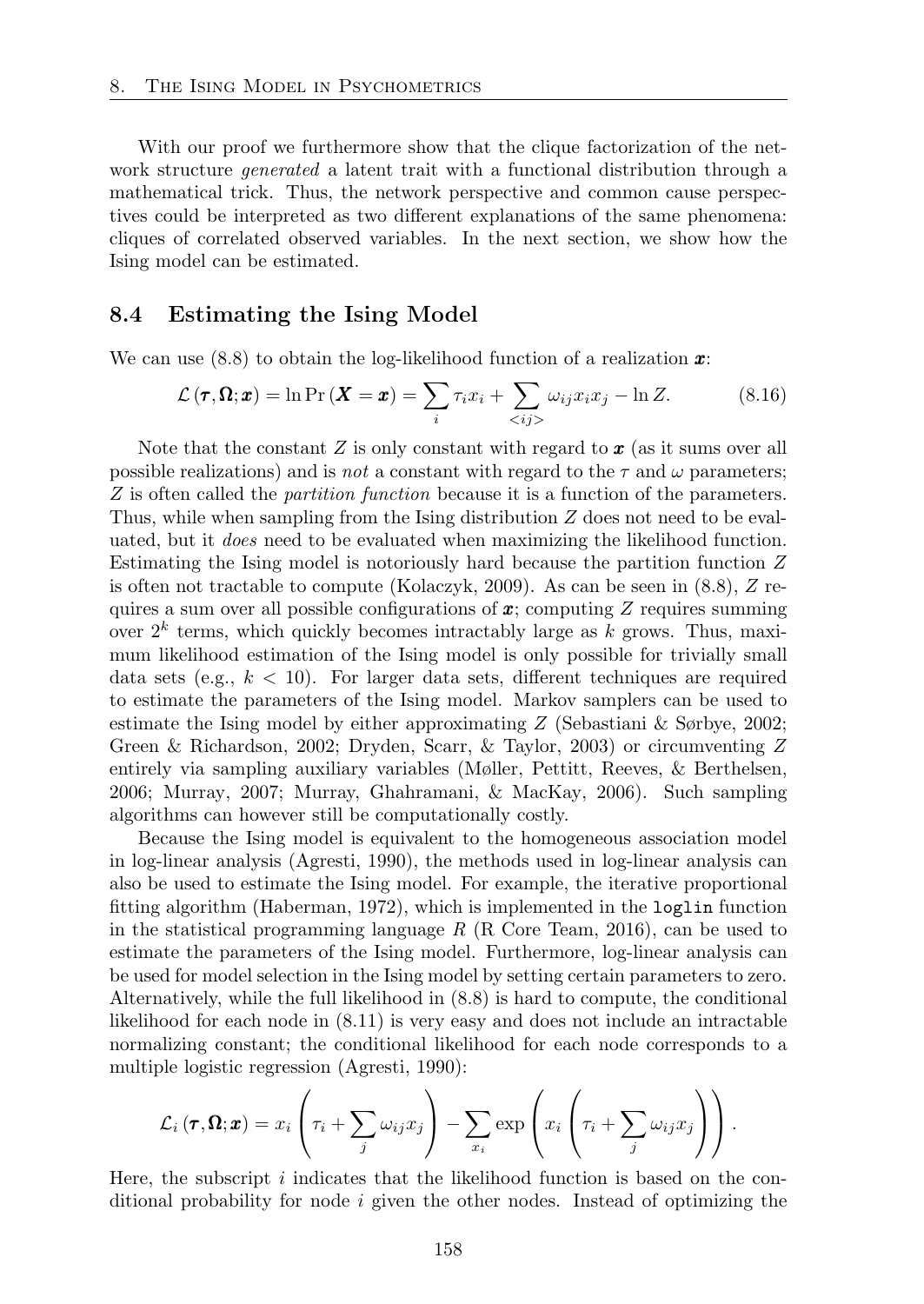full likelihood of (8.8), the pseudolikelihood (PL; Besag, 1975) can be optimized instead. The pseudolikelihood approximates the likelihood with the product of univariate conditional likelihoods in (8.11):

$$
\ln \mathrm{PL} = \sum_{i=1}^k \mathcal{L}_i \left( \boldsymbol{\tau}, \boldsymbol{\Omega} ; \boldsymbol{x} \right)
$$

Finally, disjoint pseudolikelihood estimation can be used. In this approach, each conditional likelihood is optimized separately (Liu & Ihler, 2012). This routine corresponds to repeatedly performing a multiple logistic regression in which one node is the response variable and all other nodes are the predictors; by predicting *x<sub>i</sub>* from  $x^{(-i)}$  estimates can be obtained for  $\omega_i$  and  $\tau_i$ . After estimating a multiple logistic regression for each node on all remaining nodes, a single estimate is obtained for every  $\tau_i$  and two estimates are obtained for every  $\omega_{ij}$ –the latter can be averaged to obtain an estimate of the relevant network parameter. Many statistical programs, such as the *R* function glm, can be used to perform logistic regressions. Estimation of the Ising model via log-linear modeling, maximal pseudolikelihood, and repeated multiple logistic regressions and have been implemented in the EstimateIsing function in the *R* package *IsingSampler* (Epskamp, 2014).

While the above-mentioned methods of estimating the Ising model are tractable, they all require a considerable amount of data to obtain reliable estimates. For example, in log-linear analysis, cells in the  $2^P$  contingency table that are zero which will occur often if  $N < 2<sup>P</sup>$ —can cause parameter estimates to grow to  $\infty$ (Agresti, 1990), and in logistic regression predictors with low variance (e.g., a very hard item) can substantively increase standard errors (Whittaker, 1990). To estimate the Ising model, *P* thresholds and  $P(P-1)/2$  network parameter have to be estimated, while in standard log linear approaches, rules of thumb suggest that the sample size needs to be three times higher than the number of parameters to obtain reliable estimates. In psychometrics, the number of data points is often far too limited for this requirement to hold. To estimate parameters of graphical models with limited amounts of observations, therefore, regularization methods have been proposed (Meinshausen & Bühlmann, 2006; Friedman et al., 2008).

When regularization is applied, a penalized version of the (pseudo) likelihood is optimized. The most common regularization method is  $\ell_1$  regularization– commonly known as the least absolute shrinkage and selection operator (LASSO; Tibshirani, 1996)–in which the sum of absolute parameter values is penalized to be under some value. Ravikumar, Wainwright, and Lafferty (2010) employed  $\ell_1$ regularized logistic regression to estimate the structure of the Ising model via disjoint maximum pseudolikelihood estimation. For each node *i* the following expression is maximized (Friedman, Hastie, & Tibshirani, 2010):

$$
\max_{\tau_i, \omega_i} \left[ \mathcal{L}_i \left( \boldsymbol{\tau}, \boldsymbol{\Omega}; \boldsymbol{x} \right) - \lambda \text{Pen} \left( \boldsymbol{\omega}_i \right) \right] \tag{8.17}
$$

Where  $\omega_i$  is the *i*th row (or column due to symmetry) of  $\Omega$  and Pen  $(\omega_i)$  denotes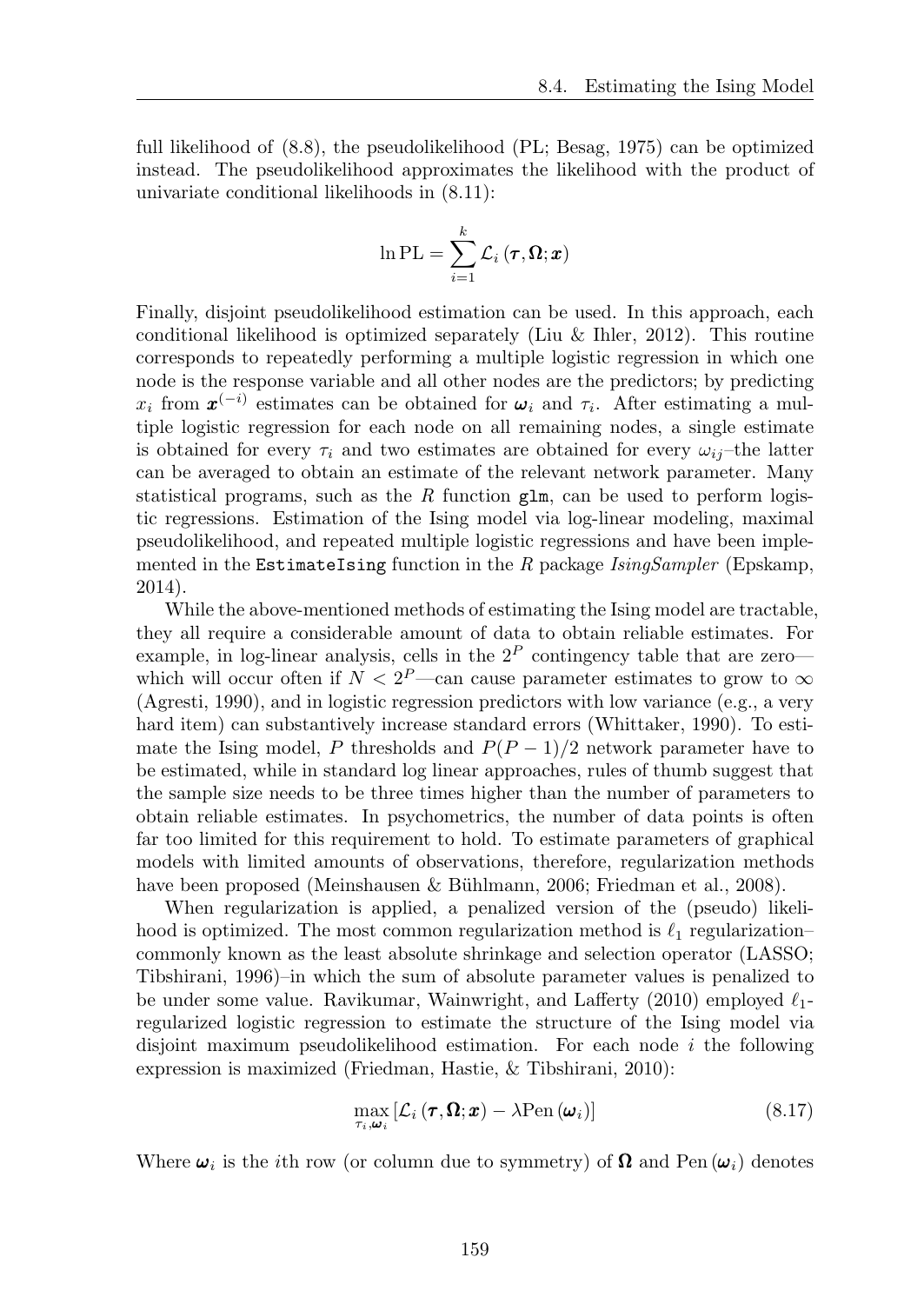the penalty function, which is defined in the LASSO as follows:

$$
\text{Pen}_{\ell_1}(\boldsymbol{\omega}_i) = ||\boldsymbol{\omega}_i||_1 = \sum_{j=1,j=l}^k |\omega_{ij}|
$$

The  $\lambda$  in (8.17) is the regularization tuning parameter. The problem in above is equivalent to the constrained optimization problem:

$$
\max_{\tau_i, \boldsymbol{\omega}_i} \left[ \mathcal{L}_i \left( \boldsymbol{\tau}, \boldsymbol{\Omega}; \boldsymbol{x} \right) \right], \quad \text{subject to } ||\boldsymbol{\omega}_i||_1 < C
$$

in which *C* is a constant that has a one-to-one monotone decreasing relationship with  $\lambda$  (Lee, Lee, Abbeel, & Ng, 2006). If  $\lambda = 0$ , C will equal the sum of absolute values of the maximum likelihood solution; increasing  $\lambda$  will cause  $C$  to be smaller, which forces the estimates of  $\omega_i$  to shrink. Because the penalization uses absolute values, this causes parameter estimates to shrink to exactly zero. Thus, in moderately high values for  $\lambda$  a sparse solution to the logistic regression problem is obtained in which many coefficients equal zero; the LASSO results in simple predictive models including only a few predictors.

Ravikumar et al. (2010) used LASSO to estimate the neighborhood—the connected nodes—of each node, resulting in an unweighted graph structure. In this approach, an edge is selected in the model if either  $\omega_{ij}$  and  $\omega_{ji}$  is nonzero (the OR-rule) or if both are nonzero (the AND-rule). To obtain estimates for the weights  $\omega_{ij}$  and  $\omega_{ji}$  can again be averaged. The  $\lambda$  parameter is typically specified such that an optimal solution is obtained, which is commonly done through cross-validation or, more recently, by optimizing the extended Bayesian information criterion (EBIC; Chen & Chen, 2008; Foygel & Drton, 2010; Foygel Barber & Drton, 2015; van Borkulo et al., 2014).

In *K*-fold cross-validation, the data are subdivided in *K* (usually  $K = 10$ ) blocks. For each of these blocks a model is fitted using only the remaining  $K-1$ blocks of data, which are subsequently used to construct a prediction model for the block of interest. For a suitable range of  $\lambda$  values, the predictive accuracy of this model can be computed, and subsequently the  $\lambda$  under which the data were best predicted is chosen. If the sample size is relatively low, the predictive accuracy is typically much better for  $\lambda > 0$  than it is at the maximum likelihood solution of  $\lambda = 0$ ; it is preferred to regularize to avoid over-fitting.

Alternatively, an information criterion can be used to directly penalize the likelihood for the number of parameters. The EBIC (Chen & Chen, 2008) augments the Bayesian information Criterion (BIC) with a hyperparameter *γ* to additionally penalize the large space of possible models (networks):

$$
EBIC = -2\mathcal{L}_i(\boldsymbol{\tau}, \boldsymbol{\Omega}; \boldsymbol{x}) + |\boldsymbol{\omega}_i| \ln(N) + 2\gamma |\boldsymbol{\omega}_i| \ln(k-1)
$$

in which  $|\omega_i|$  is the number of nonzero parameters in  $\omega_i$ . Setting  $\gamma = 0.25$  works well for the Ising model (Foygel Barber & Drton, 2015). An optimal *λ* can be chosen either for the entire Ising model, which improves parameter estimation, or for each node separately in disjoint pseudolkelihood estimation, which improves neighborhood selection. While *K*-fold cross-validation does not require the computation of the intractable likelihood function, EBIC does. Thus, when using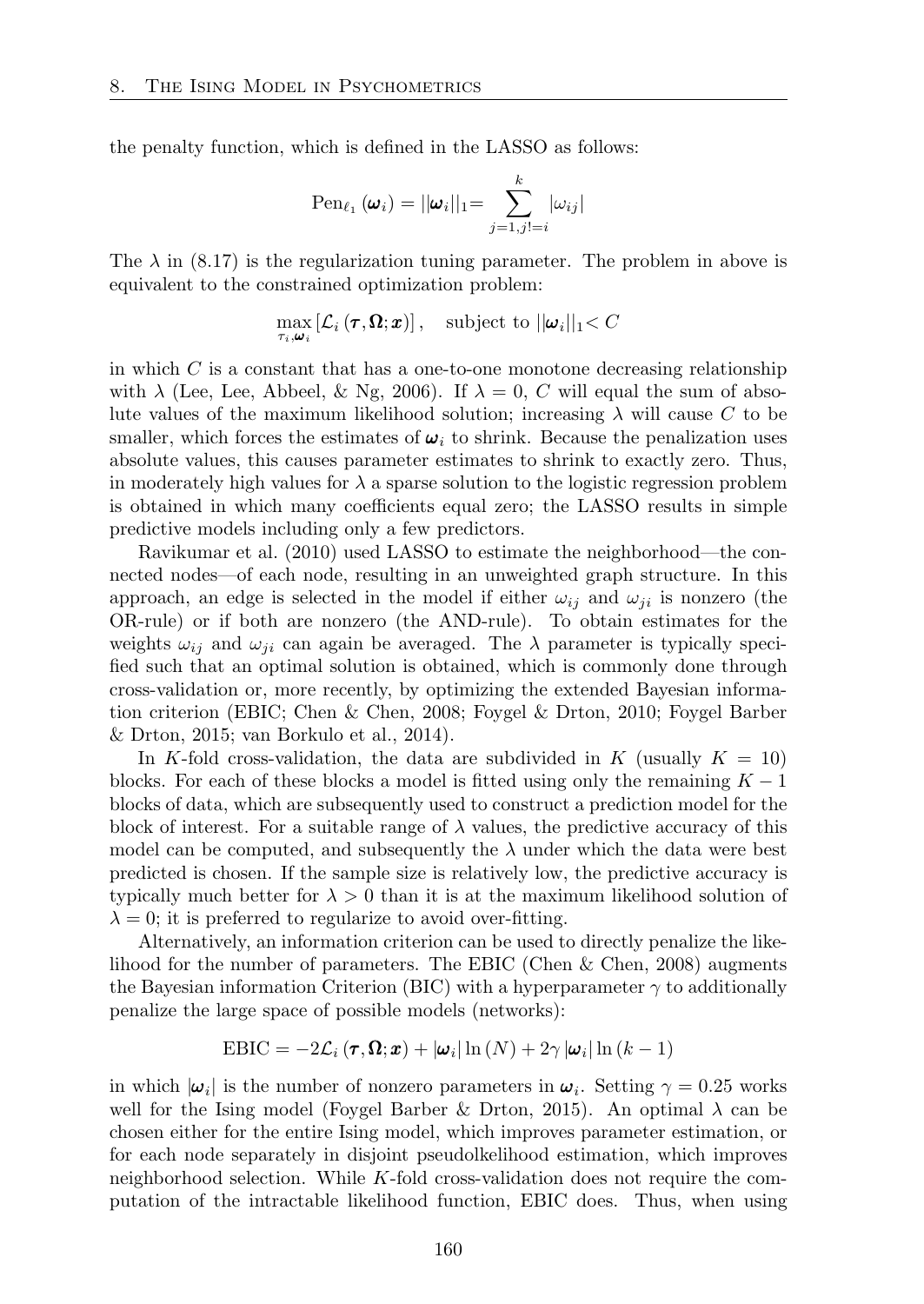EBIC estimation  $\lambda$  need be chosen per node. We have implemented  $\ell_1$ -regularized disjoint pseudolikelihood estimation of the Ising model using EBIC to select a tuning parameter per node in the *R* package *IsingFit* (van Borkulo & Epskamp, 2014; van Borkulo et al., 2014), which uses *glmnet* for optimization (Friedman et al., 2010).

The LASSO works well in estimating sparse network structures for the Ising model and can be used in combination with cross-validation or an information criterion to arrive at an interpretable model. However, it does so under the assumption that the true model in the population is sparse. So what if reality is not sparse, and we would not expect many missing edges in the network? As discussed earlier in this chapter, the absence of edges indicate conditional independence between nodes; if all nodes are caused by an unobserved cause we would not expect missing edges in the network but rather a low-rank network structure. In such cases,  $\ell_2$  regularization—also called ridge regression—can be used which uses a quadratic penalty function:

$$
\text{Pen}_{\ell_2}(\boldsymbol{\omega}_i) = ||\boldsymbol{\omega}_i||_2 = \sum_{j=1,j=l}^k \omega_{ij}^2
$$

With this penalty parameters will not shrink to exactly zero but more or less smooth out; when two predictors are highly correlated the LASSO might pick only one where ridge regression will average out the effect of both predictors. Zou and Hastie (2005) proposed a compromise between both penalty functions in the *elastic net*, which uses another tuning parameter,  $\alpha$ , to mix between  $\ell_1$  and  $\ell_2$ regularization:

$$
\text{Pen}_{\text{ElasticNet}}\left(\pmb{\omega}_{i}\right) = \sum_{j=1,j!=i}^{k} \frac{1}{2}(1-\alpha)\omega_{ij}^{2} + \alpha|\omega_{ij}|
$$

If  $\alpha = 1$ , the elastic net reduces to the LASSO penalty, and if  $\alpha = 0$  the elastic net reduces to the ridge penalty. When  $\alpha > 0$  exact zeroes can still be obtained in the solution, and sparsity increases both with  $\lambda$  and  $\alpha$ . Since moving towards  $\ell_2$ regularization reduces sparsity, selection of the tuning parameters using EBIC is less suited in the elastic net. Crossvalidation, however, is still capable of sketching the predictive accuracy for different values of both  $\alpha$  and  $\lambda$ . Again, the *R* package *glmnet* (Friedman et al., 2010) can be used for estimating parameters using the elastic net. We have implemented a procedure to compute the Ising model for a range of  $\lambda$  and  $\alpha$  values and obtain the predictive accuracy in the R package *elasticIsing* (Epskamp, 2016).

One issue that is currently debated is inference of regularized parameters. Since the distribution of LASSO parameters is not well-behaved (Bühlmann  $\&$  van de Geer, 2011; Bühlmann, 2013), Meinshausen, Meier, and Bühlmann (2009) developed the idea of using repeated sample splitting, where in the first sample the sparse set of variables are selected, followed by multiple comparison corrected *p*-values in the second sample. Another interesting idea is to remove the bias introduced by regularization, upon which 'standard' procedures can be used (van de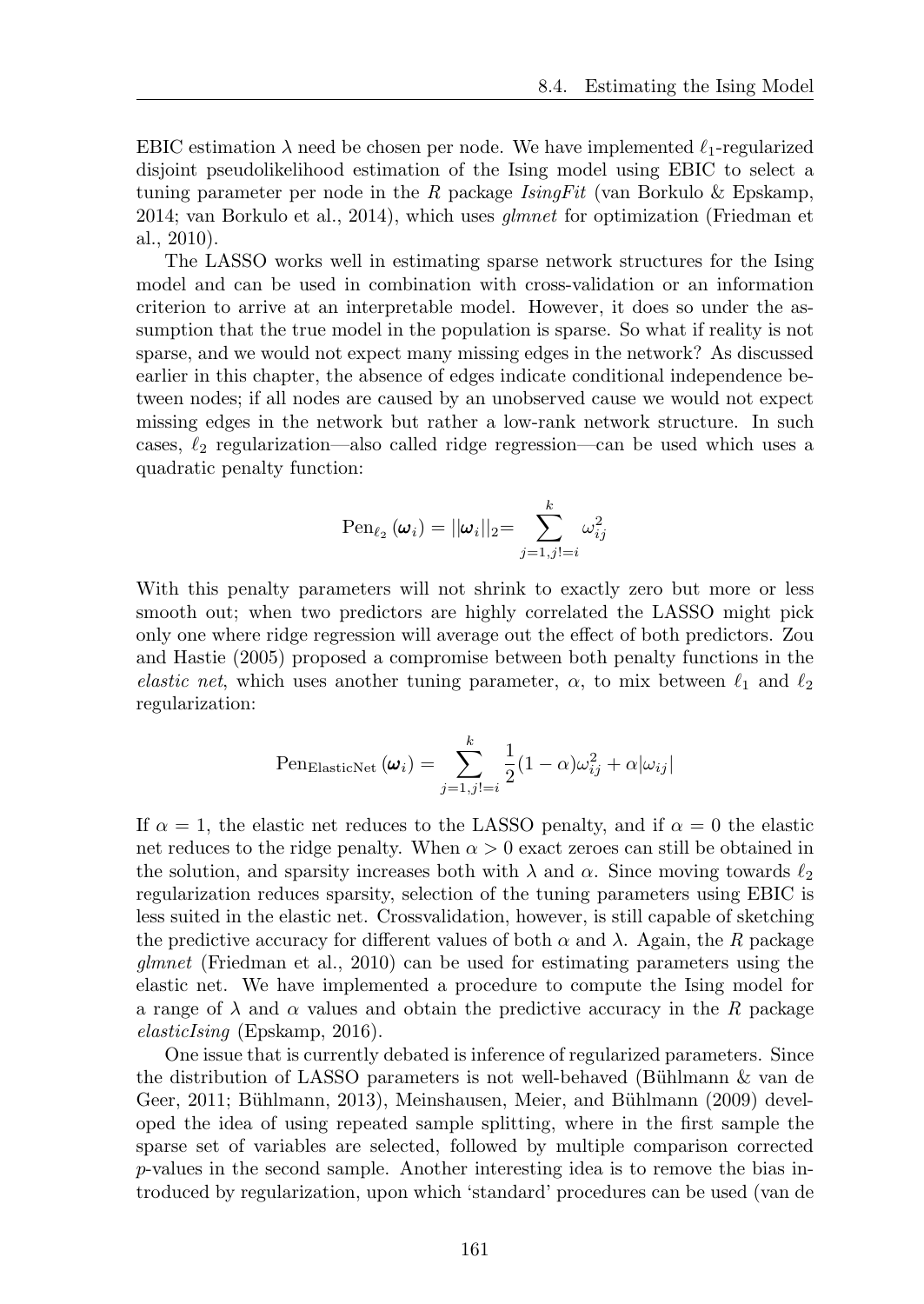Geer, Bühlmann,  $&$  Ritov, 2013). As a result the asymptotic distribution of the socalled de-sparsified LASSO parameters is normal with the true parameter as mean and efficient variance (i.e., achieves the Cramér-Rao bound).. Standard techniques are then applied and even confidence intervals with good coverage are obtained. The limitations here are (i) the sparsity level, which has to be  $\leq \sqrt{n/\ln(P)}$ , and (ii) the 'beta-min' assumption, which imposes a lower bound on the value of the smallest obtainable coefficient (Bühlmann  $\&$  van de Geer, 2011).

Finally, we can use the equivalence between MIRT and the Ising model to estimate a low-rank approximation of the Ising Model. MIRT software, such as the *R* package *mirt* (Chalmers, 2012), can be used for this purpose. More recently, Marsman et al. (2015) have used the equivalence also presented in this chapter as a method for estimating low-rank Ising model using Full-data-information estimation. A good approximation of the Ising model can be obtained if the true Ising model is indeed low-rank, which can be checked by looking at the eigenvalue decomposition of the elastic Net approximation or by sequentially estimating the first eigenvectors through adding more latent factors in the MIRT analysis or estimating sequentially higher rank networks using the methodology of Marsman et al. (2015).

#### Example Analysis

To illustrate the methods described in this chapter we simulated two datasets, both with 500 measurements on 10 dichotomous scored items. The first dataset, dataset A, was simulated according to a multidimensional Rasch model, in which the first five items are determined by the first factor and the last five items by the second factor. Factor levels where sampled from a multivariate normal distribution with unit variance and a correlation of 0*.*5, while item difficulties where sampled from a standard normal distribution. The second dataset, dataset B, was sampled from a sparse network structure according to a Boltzmann Machine. A scale-free network was simulated using the Barabasi game algorithm (Barabási  $\&$  Albert, 1999) in the *R* package *igraph* (Csardi & Nepusz, 2006) and a random connection probability of 5%. The edge weights where subsequently sampled from a uniform distribution between 0*.*75 and 1 (in line with the conception that most items in psychometrics relate positively with each other) and thresholds where sampled from a uniform distribution between *−*3 and *−*1. To simulate the responses the *R* package *IsingSampler* was used. The datasets where analyzed using the *elasticIsing* package in *R* (Epskamp, 2016); 10-fold cross-validation was used to estimate the predictive accuracy of tuning parameters  $\lambda$  and  $\alpha$  on a grid of 100 logarithmically spaced  $\lambda$  values between 0.001 and 1 and 100  $\alpha$  values equally spaced between 0 and 1.

Figure 8.5 shows the results of the analyses. The left panels show the results for dataset A and the right panel shows the result for dataset B. The top panels show the negative mean squared prediction error for different values of  $\lambda$  and  $\alpha$ . In both datasets, regularized models perform better than unregularized models. The plateaus on the right of the graphs show the performance of the independence graph in which all network parameters are set to zero. Dataset A obtained a maximum accuracy at  $\alpha = 0$  and  $\lambda = 0.201$ , thus in dataset A  $\ell_2$ -regularization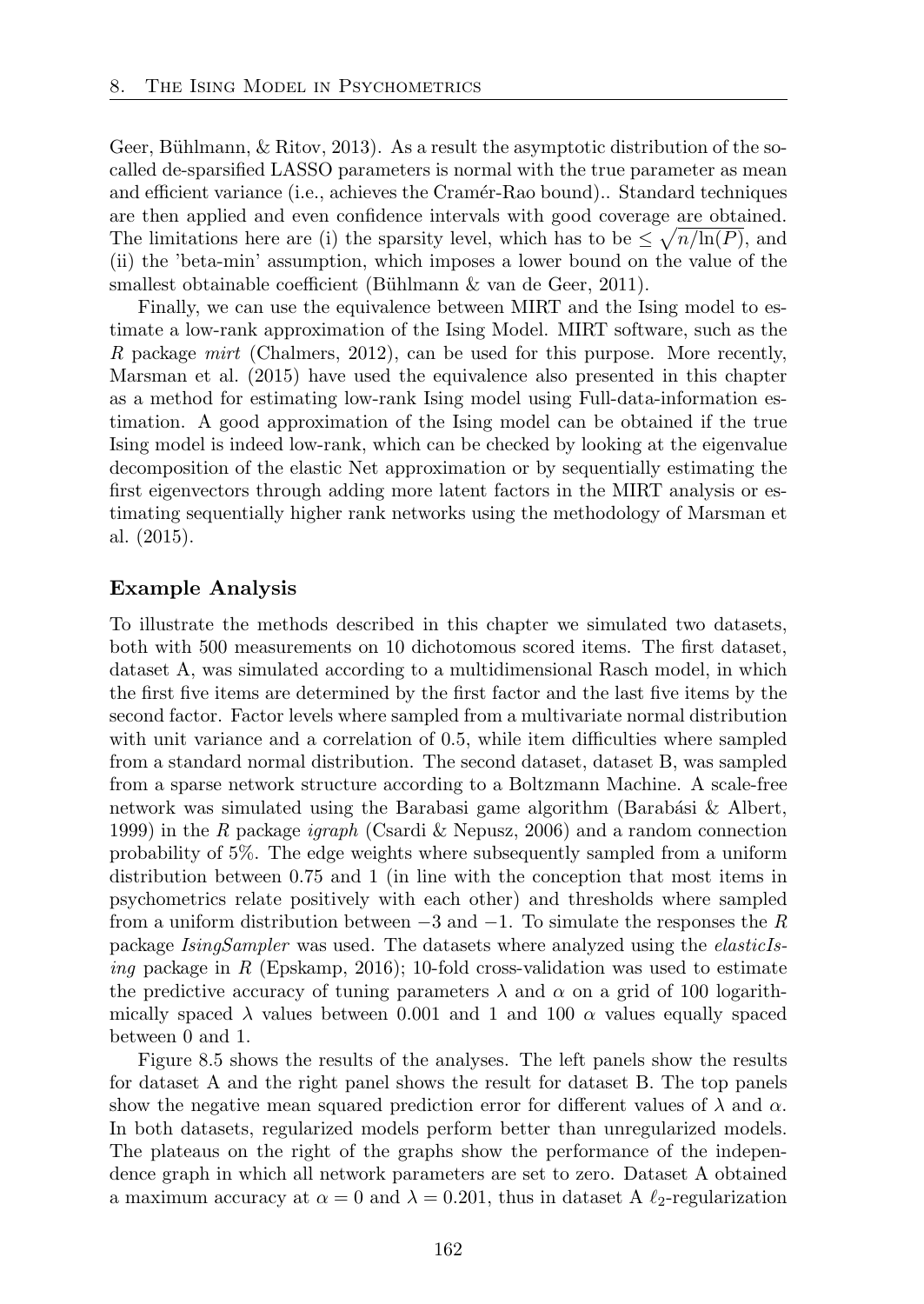

Figure 8.5: Analysis results of two simulated datasets; left panels show results based on a dataset simulated according to a 2-factor MIRT Model, while right panels show results based on a dataset simulated with a sparse scale-free network. Panels (a) and (b) show the predictive accuracy under different elastic net tuning parameters  $\lambda$  and  $\alpha$ , panels (c) and (d) the estimated optimal graph structures and panels (e) and (f) the eigenvalues of these graphs.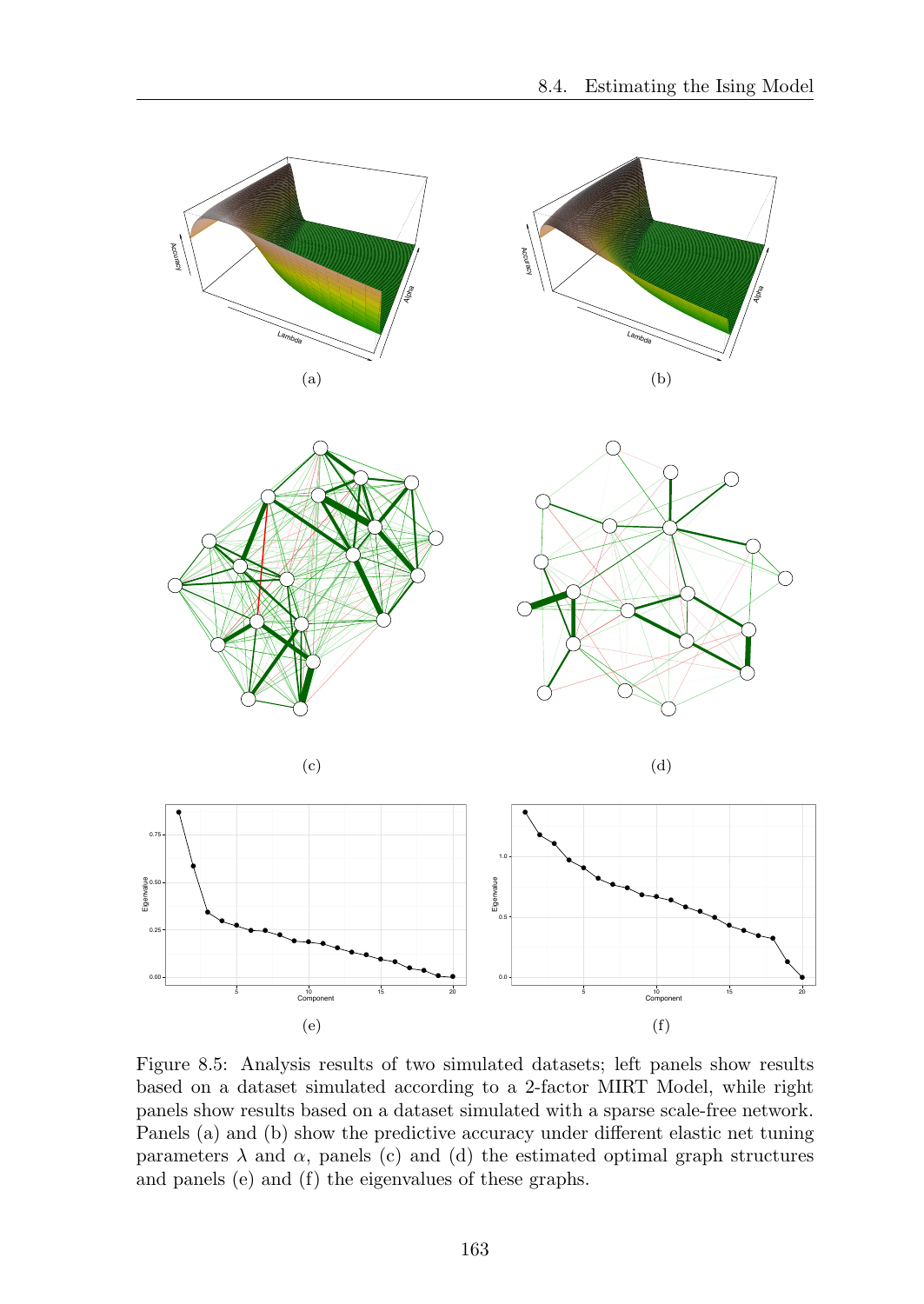is preferred over  $\ell_1$  regularization, which is to be expected since the data were simulated under a model in which none of the edge weights should equal zero. In dataset B a maximum was obtained at  $\alpha = 0.960$  and  $\lambda = 0.017$ , indicating that in dataset B regularization close to  $\ell_1$  is preferred. The middle panels show visualizations of the obtained best performing networks made with the *qgraph* package (Epskamp et al., 2012); green edges represent positive weights, red edges negative weights and the wider and more saturated an edge the stronger the absolute weight. It can be seen that dataset A portrays two clusters while Dataset B portrays a sparse structure. Finally, the bottom panels show the eigenvalues of both graphs; Dataset A clearly indicates two dominant components whereas Dataset B does not indicate any dominant component.

These results show that the estimation techniques perform adequately, as expected. As discussed earlier in this chapter, the eigenvalue decomposition directly corresponds to the number of latent variables present if the common cause model is true, as is the case in dataset A. Furthermore, if the common cause model is true the resulting graph should not be sparse but low rank, as is the case in the results on dataset A.

#### 8.5 Interpreting Latent Variables in Psychometric Models

Since Spearman's (1904) conception of general intelligence as the common determinant of observed differences in cognitive test scores, latent variables have played a central role in psychometric models. The theoretical status of the latent variable in psychometric models has been controversial and the topic of heated debates in various subfields of psychology, like those concerned with the study of intelligence (e.g., Jensen, 1998) and personality (McCrae & Costa, 2008). The pivotal issue in these debates is whether latent variables posited in statistical models have referents outside of the model; that is, the central question is whether latent variables like *g* in intelligence or "extraversion" in personality research refer to a property of individuals that exists independently of the model fitting exercise of the researcher (Borsboom et al., 2003; Van Der Maas et al., 2006; Cramer et al., 2010). If they do have such independent existence, then the model formulation appears to dictate a causal relation between latent and observed variables, in which the former cause the latter; after all, the latent variable has all the formal properties of a common cause because it screens off the correlation between the item responses (a property denoted local independence in the psychometric literature; Borsboom, 2005; Reichenbach, 1991). The condition of *vanishing tetrads*, that Spearman (1904) introduced as a model test for the veracity of the common factor model is currently seen as one of the hallmark conditions of the common cause model (Bollen & Lennox, 1991).

This would suggest that the latent variable model is intimately intertwined with a so-called reflective measurement model interpretation (Edwards & Bagozzi,  $2000$ ; Howell, Breivik,  $\&$  Wilcox,  $2007$ ), also known as an effect indicators model (Bollen & Lennox, 1991) in which the measured attribute is represented as the cause of the test scores. This conceptualization is in keeping with causal accounts of measurement and validity (Borsboom et al., 2003; Markus & Borsboom, 2013b)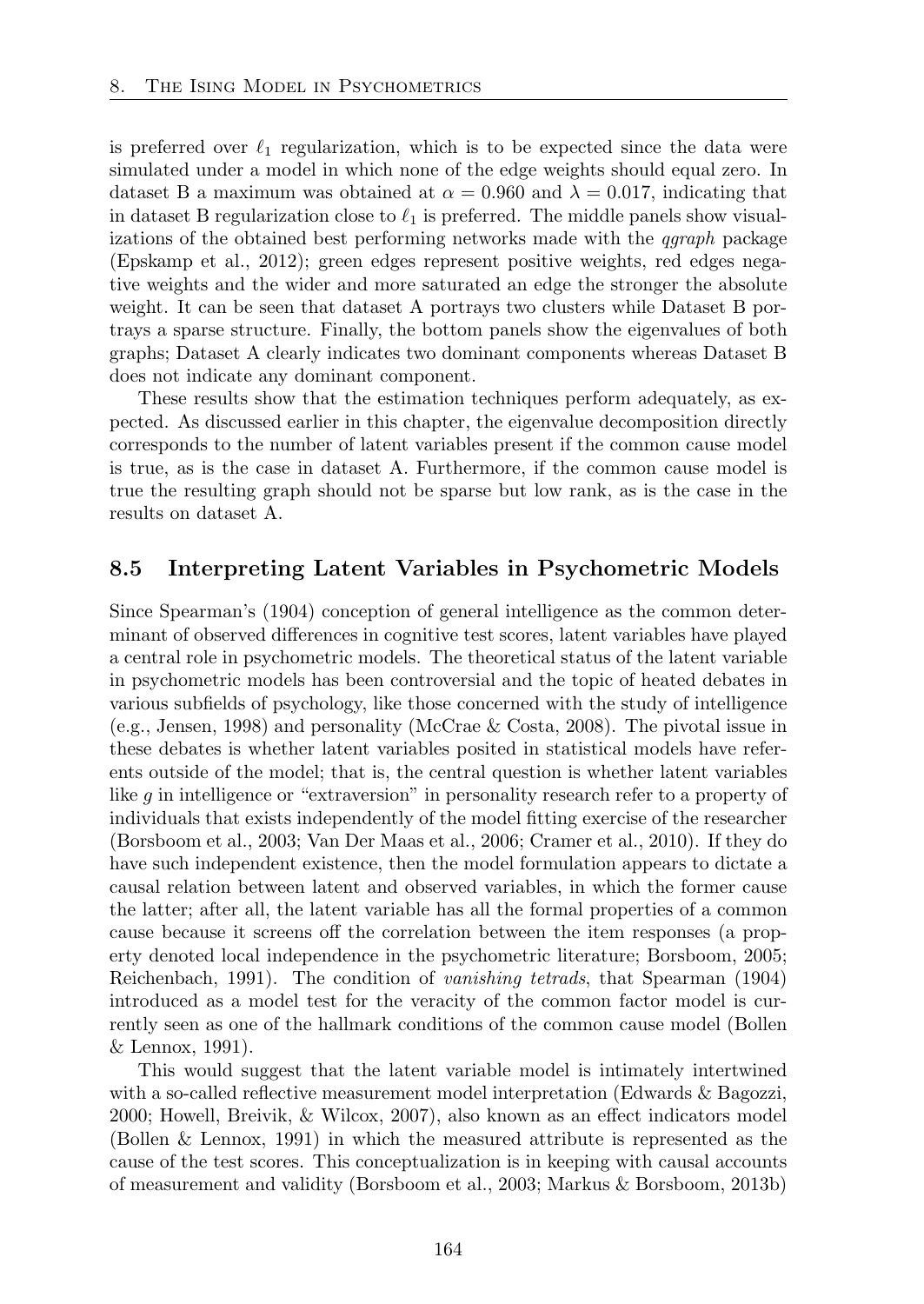and indeed seems to fit the intuition of researchers in fields where psychometric models dominate, like personality. For example, McCrae and Costa (2008) note that they assume that extraversion causes party-going behavior, and as such this trait determines the answer to the question "do you often go to parties" in a causal fashion. Jensen (1998) offers similar ideas on the relation between intelligence and the *g*-factor. Also, in clinical psychology, Reise and Waller (2009, p. 26) note that "to model item responses to a clinical instrument [with IRT], a researcher must first assume that the item covariation is caused by a continuous latent variable".

However, not all researchers are convinced that a causal interpretation of the relation between latent and observed variable makes sense. For instance, McDonald (2003) notes that the interpretation is somewhat vacuous as long as no substantive theoretical of empirical identification of the latent variable can be given; a similar point is made by Borsboom and Cramer (2013). That is, as long as the sole evidence for the existence of a latent variable lies in the structure of the data to which it is fitted, the latent variable appears to have a merely statistical meaning and to grant such a statistical entity substantive meaning appears to be tantamount to overinterpreting the model. Thus, the common cause interpretation of latent variables at best enjoys mixed support.

A second interpretation of latent variables that has been put forward in the literature is one in which latent variables do not figure as common causes of the item responses, but as so-called behavior domains. Behavior domains are sets of behaviors relevant to substantive concepts like intelligence, extraversion, or cognitive ability (Mulaik & McDonald, 1978; McDonald, 2003). For instance, one can think of the behavior domain of addition as being defined through the set of all test items of the form  $x + y = \ldots$  The actual items in a test are considered to be a sample from that domain. A latent variable can then be conceptualized as a so-called *tail-measure* defined on the behavior domain (Ellis & Junker, 1997). One can intuitively think of this as the total test score of a person on the infinite set of items included in the behavior domain. Ellis and Junker (1997) have shown that, if the item responses included in the domain satisfy the properties of monotonicity, positive association, and vanishing conditional independence, the latent variable can indeed be defined as a tail measure. The relation between the item responses and the latent variable is, in this case, not sensibly construed as causal, because the item responses are a part of the behavior domain; this violates the requirement, made in virtually all theories of causality, that cause and effect should be separate entities (Markus & Borsboom, 2013b). Rather, the relation between item responses and latent variable is conceptualized as a sampling relation, which means the inference from indicators to latent variable is not a species of causal inference, but of statistical generalization.

Although in some contexts the behavior domain interpretation does seem plausible, it has several theoretical shortcomings of its own. Most importantly, the model interpretation appears to beg the important explanatory question of why we observe statistical associations between item responses. For instance, Ellis and Junker (1997) manifest conditions specify that the items included in a behavior domain should look exactly as if they were generated by a common cause; in essence, the only sets of items that would qualify as behavior domains are infinite sets of items that would fit a unidimensional IRT model perfectly. The question of why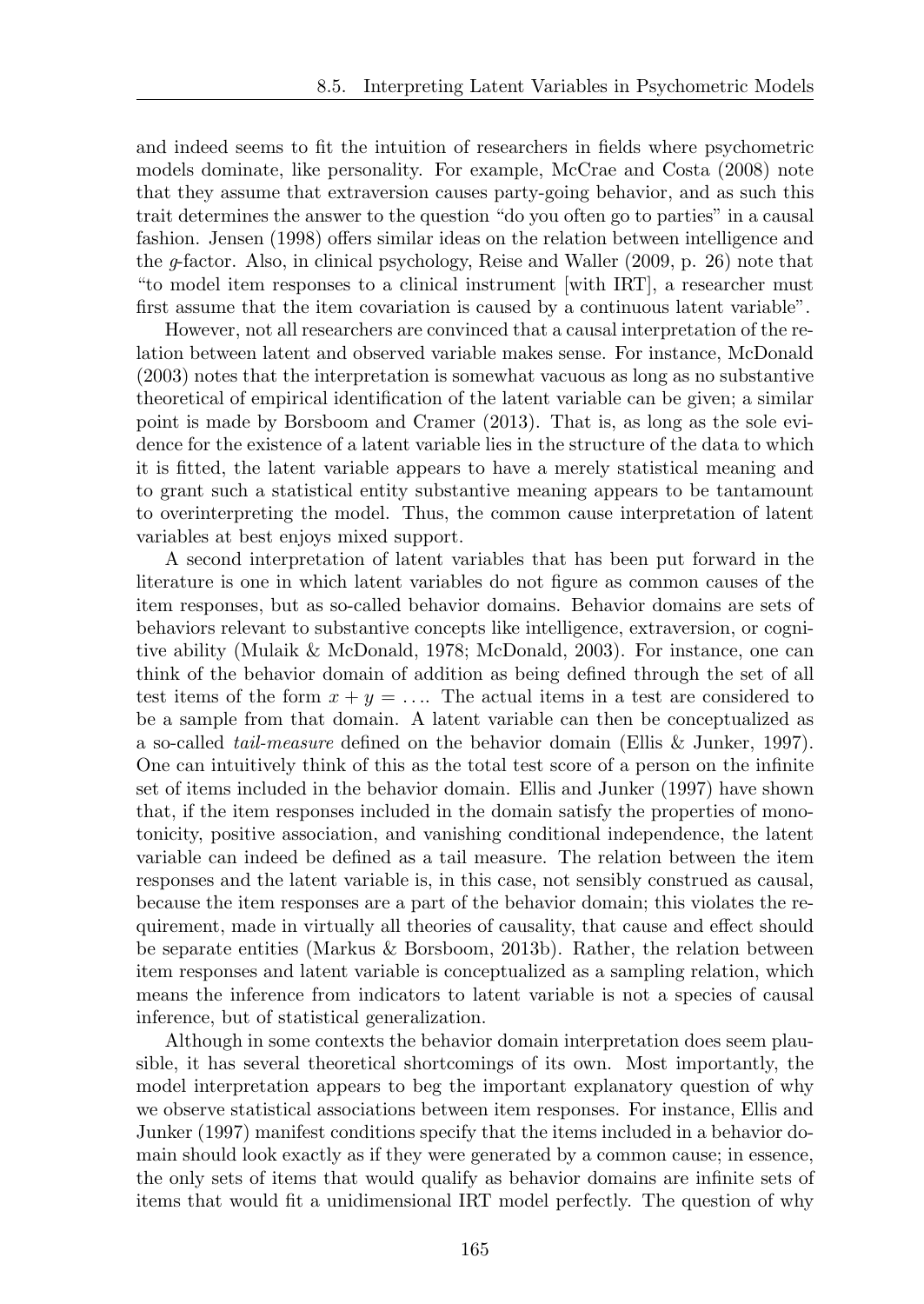such sets would fit a unidimensional model is thus left open in this interpretation. A second problem is that the model specifies infinite behavior domains (measures on finite domains cannot be interpreted as latent variables because the axioms of Ellis and Junker will not be not satisfied in this case). In many applications, however, it is quite hard to come up with more than a few dozen of items before one starts repeating oneself (e.g., think of psychopathology symptoms or attitude items), and if one does come up with larger sets of items the unidimensionality requirement is typically violated. Even in applications that would seem to naturally suit the behavior domain interpretation, like the addition ability example given earlier, this is no trivial issue. Thus, the very property that buys the behavior domain interpretation its theoretical force (i.e., the construction of latent variables as tail measures on an infinite set of items that satisfies a unidimensional IRT model) is its substantive Achilles' heel.

Thus, the common cause interpretation of the latent variable model seems too make assumptions about the causal background of test scores that appear overly ambitious given the current scientific understanding of test scores. The behavior domain interpretation is much less demanding, but appears to be of limited use in situations where only a limited number of items is of interest and in addition offers no explanatory guidance with respect to answering the question why items hang together as they do. The network model may offer a way out of this theoretical conundrum because it specifies a third way of looking at latent variables, as explained in this chapter. As Van Der Maas et al. (2006) showed, data generated under a network model could explain the positive manifold often found in intelligence research which is often described as the *g* factor or general intelligence; a *g* factor emerged from a densely connected network even though it was not "real". This idea suggests the interpretation of latent variables as functions defined as cliques in a network of interacting components (Borsboom et al., 2011; Cramer et al., 2010; Cramer, Sluis, et al., 2012). As we have shown in this chapter, this relation between networks and latent variables is quite general: given simple models of the interaction between variables, as encoded in the Ising model, one expects data that conform to psychometric models with latent variables. The theoretical importance of this result is that (a) it allows for a model interpretation that invokes no common cause of the item responses as in the reflective model interpretation, but (b) does not require assumptions about infinite behavior domains either.

Thus, network approaches can offer a theoretical middle ground between causal and sampling interpretations of psychometric models. In a network, there clearly is nothing that corresponds to a causally effective latent variable, as posited in the reflective measurement model interpretation (Bollen & Lennox, 1991; Edwards & Bagozzi, 2000). The network model thus evades the problematic assignment of causal force to latent variables like the g-factor and extraversion. These arise out of the network structure as epiphenomena; to treat them as causes of item responses involves an unjustified reification. On the other hand, however, the latent variable model as it arises out of a network structure does not require the antecedent identification of an infinite set of response behaviors as hypothesized to exist in behavior domain theory. Networks are typically finite structures that involve a limited number of nodes engaged in a limited number of interactions. Each clique in the network structure will generate one latent variable with entirely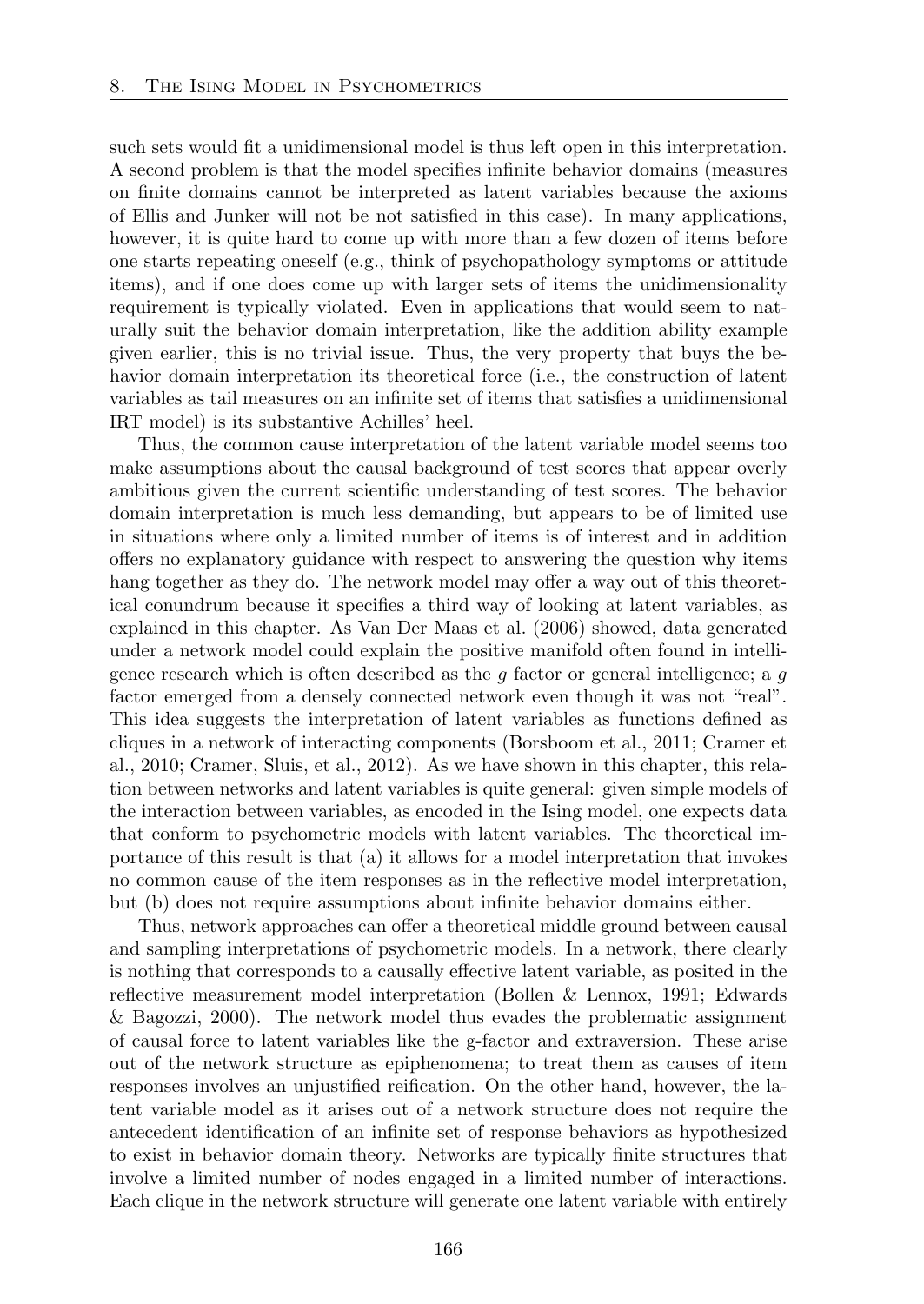transparent theoretical properties and an analytically tractable distribution function. Of course, for a full interpretation of the Ising model analogous to that in physics, one has to be prepared to assume that the connections between nodes in the network signify actual interactions (i.e., they are not merely correlations); that is, connections between nodes are explicitly not spurious as they are in the reflective latent variable model, in which the causal effect of the latent variable produces the correlations between item responses. But if this assumption is granted, the theoretical status of the ensuing latent variable is transparent and may in many contexts be less problematic than the current conceptions in terms of reflective measurement models and behavior domains are.

Naturally, even though the Ising and IRT models have statistically equivalent representations, the interpretations of the model in terms of common causes and networks are not equivalent. That is, there is a substantial difference between the causal implications of a reflective latent variable model and of an Ising model. However, because for a given dataset the models are equivalent, distinguishing network models from common cause models requires the addition of (quasi-) experimental designs into the model. For example, suppose that in reality an Ising model holds for a set of variables; say we consider the depression symptoms "insomnia" and "feelings of worthlessness". The model implies that, if we were to causally intervene on the system by reducing or increasing insomnia, a change in feelings of worthlessness should ensue. In the latent variable model, in which the association between feelings of worthlessness and insomnia is entirely due to the common influence of a latent variable, an experimental intervention that changes insomnia will not be propagated through the system. In this case, the intervention variable will be associated only with insomnia, which means that the items will turn out to violate measurement invariance with respect to the intervention variable (Mellenbergh, 1989; Meredith, 1993). Thus, interventions on individual nodes in the system can propagate to other nodes in a network model, but not in a latent variable model. This is a testable implication in cases where one has experimental interventions that plausibly target a single node in the system. Fried, Nesse, Zivin, Guille, and Sen (2014) have identified a number of factors in depression that appear to work in this way.

Note that a similar argument does not necessarily work with variables that are causal consequences of the observed variables. Both in a latent variable model and in a network model, individual observed variables might have distinct outgoing effects, i.e., affect unique sets of external variables. Thus, insomnia may directly cause bags under the eyes, while feelings of worthlessness do not, without violating assumptions of either model. In the network model, this is because the outgoing effects of nodes do not play a role in the network if they do not feed back into the nodes that form the network. In the reflective model, this is because the model only speaks on the question of where the systematic variance in indicator variables comes from (i.e., this is produced by a latent variable), but not on what that systematic variance causes. As an example, one may measure the temperature of water by either putting a thermometer into the water, or by testing whether one can boil an egg in it. Both the thermometer reading and the boiled egg are plausibly construed as effects of the temperature in the water (the common cause latent variable in the system). However, only the boiled egg has the outgoing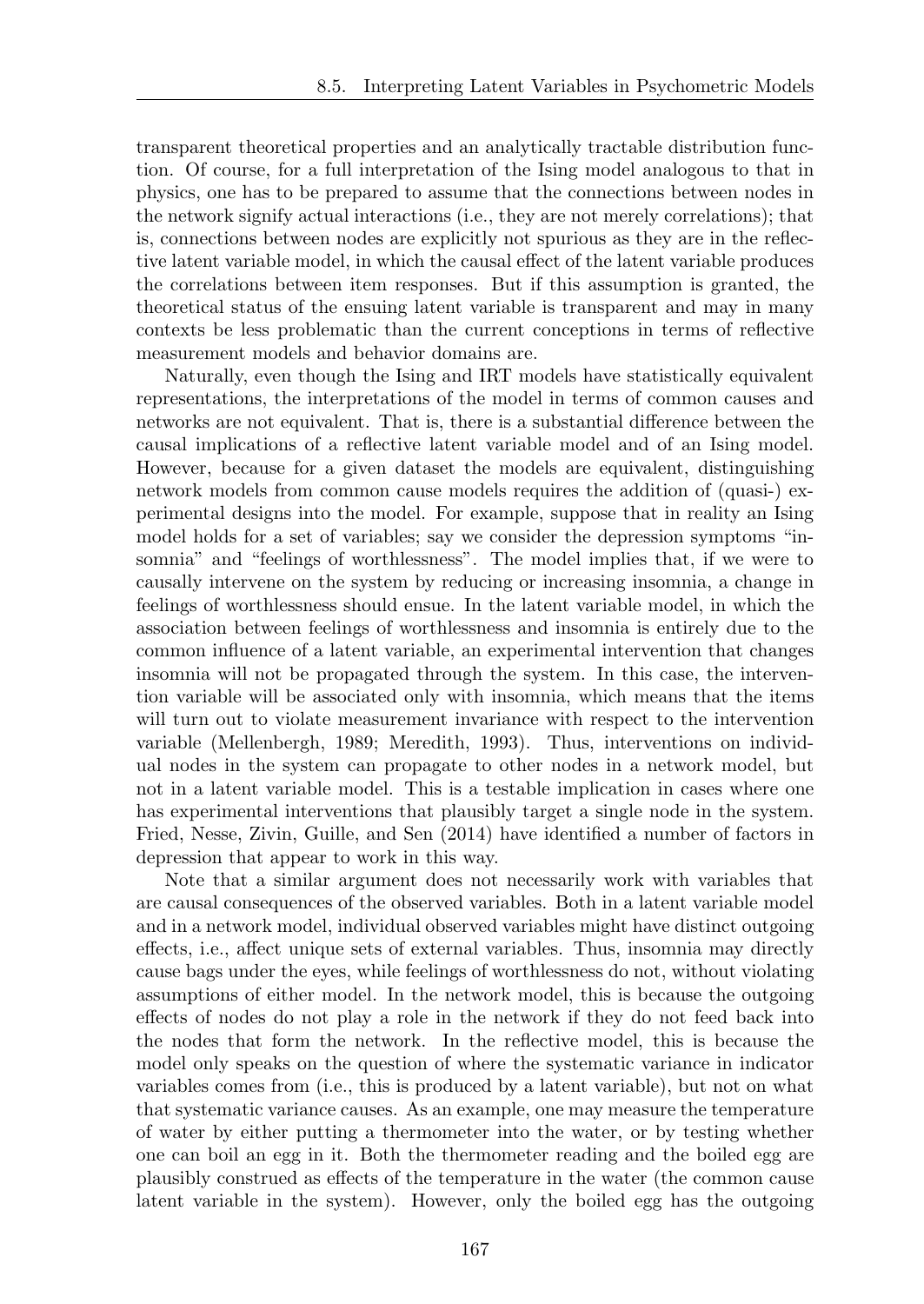effect of satisfying one's appetite.

In addition to experimental interventions on the elements of the system, a network model rather than a latent variable model allows one to deduce what would happen upon changing the connectivity of the system. In a reflective latent variable model, the associations between variables are a function of the effect of the latent variable and the amount of noise present in the individual variables. Thus, the only ways to change the correlation between items is by changing the effect of the latent variable (e.g., by restricting the variance in the latent variable so as to produce restriction of range effects in the observables) or by increasing noise in the observed variables (e.g., by increasing variability in the conditions under which the measurements are taken). Thus, in a standard reflective latent variable model, the connection between observed variables is purely a correlation, and one can only change it indirectly through the variable that have proper causal roles in the system (i.e., latent variables and error variables).

However, in a network model, the associations between observed variables are not spurious; they are real, causally potent pathways, and thus externally forced changes in connection strengths can be envisioned. Such changes will affect the behavior of the system in a way that can be predicted from the model structure. For example, it is well known that increasing the connectivity of an Ising model can change its behavior from being linear (in which the total number of active nodes grows proportionally to the strength of external perturbations of the system) to being highly nonlinear. Under a situation of high connectivity, an Ising network features tipping points: in this situation, very small perturbations can have catastrophic effects. To give an example, a weakly connected network of depression symptoms could only be made depressed by strong external effects (e.g., the death of a spouse), whereas a strongly connected network could tumble into a depression through small perturbations (e.g., an annoying phone call from one's mother in law). Such a vulnerable network will also feature very specific behavior; for instance, when the network is approaching a transition, it will send out early warning signals like increased autocorrelation in a time series (Scheffer et al., 2009). Recent investigations suggest that such signals are indeed present in time series of individuals close to a transition (van de Leemput et al., 2014). Latent variable models have no such consequences.

Thus, there are at least three ways in which network models and reflective latent variable models can be distinguished: through experimental manipulations of individual nodes, through experimental manipulations of connections in the network, and through investigation of the behavior of systems under highly frequent measurements that allow one to study the dynamics of the system in time series. Of course, a final and direct refutation of the network model would occur if one could empirically identify a latent variable (e.g., if one could show that the latent variable in a model for depression items was in fact identical with a property of the system that could be independently identified; say, serotonin shortage in the brain). However, such identifications of abstract psychometric latent variables with empirically identifiable common causes do not appear forthcoming. Arguably, then, psychometrics may do better to bet on network explanations of association patterns between psychometric variables than to hope for the empirical identification of latent common causes.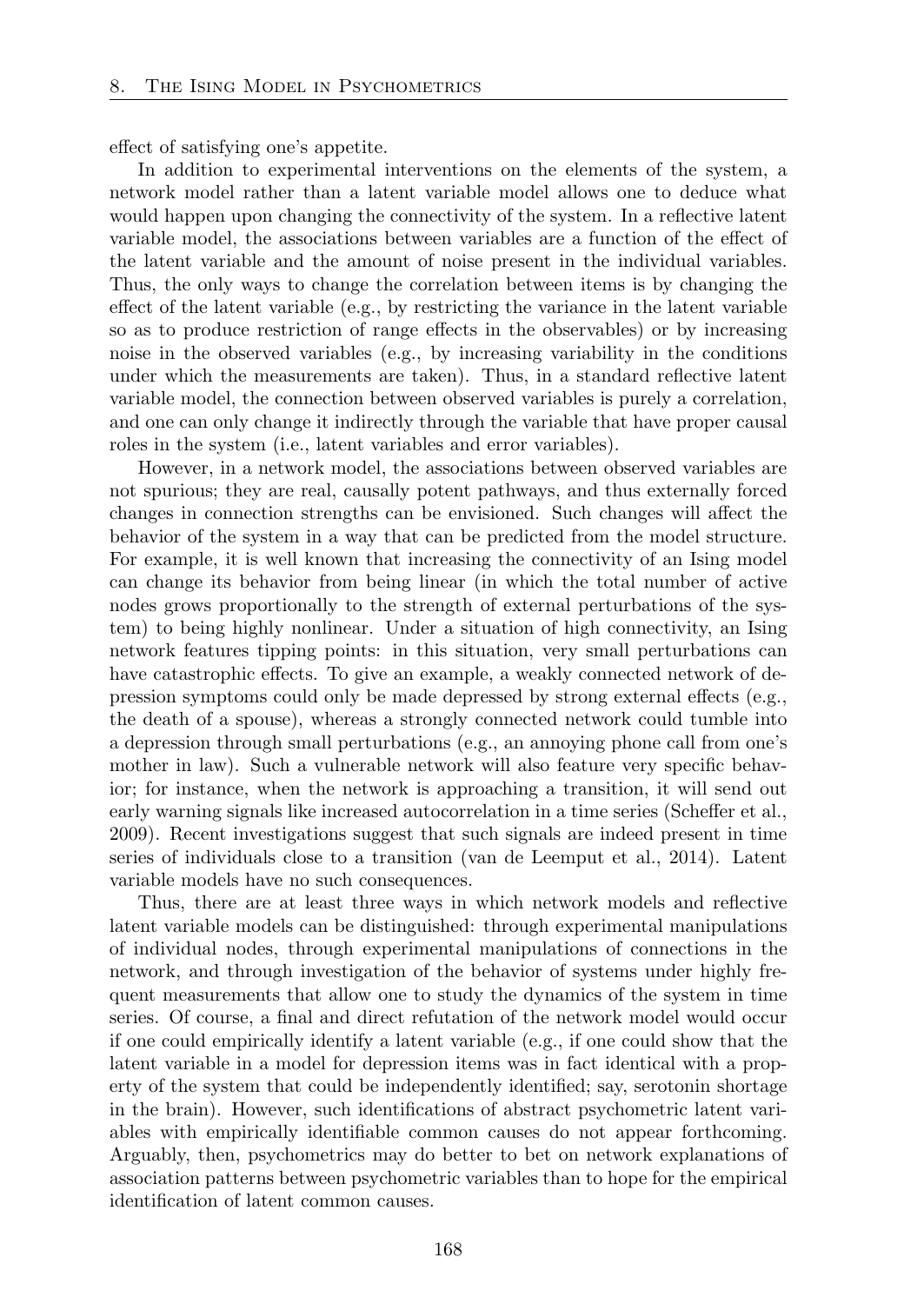## 8.6 Conclusion

The correspondence between the Ising model and the MIRT model offers novel interpretations of long standing psychometric models, but also opens a gateway through which the psychometric can be connected to the physics literature. Although we have only begun to explore the possibilities that this connection may offer, the results are surprising and, in our view, offer a fresh look on the problems and challenges of psychometrics. In the current chapter, we have illustrated how network models could be useful in the conceptualization of psychometric data. The bridge between network models and latent variables offers research opportunities that range from model estimation to the philosophical analysis of measurement in psychology, and may very well alter our view of the foundations on which psychometric models should be built.

As we have shown, network models may yield probability distributions that are exactly equivalent to this of IRT models. This means that latent variables can receive a novel interpretation: in addition to an interpretation of latent variables as common causes of the item responses (Bollen & Lennox, 1991; Edwards & Bagozzi, 2000), or as behavior domains from which the responses are a sample (Ellis & Junker, 1997; McDonald, 2003), we can now also conceive of latent variables as mathematical abstractions that are defined on cliques of variables in a network. The extension of psychometric work to network modeling fits current developments in substantive psychology, in which network models have often been motivated by critiques of the latent variable paradigm. This has for instance happened in the context of intelligence research (Van Der Maas et al., 2006), clinical psychology (Cramer et al., 2010; Borsboom & Cramer, 2013), and personality (Cramer, Sluis, et al., 2012; Costantini, Epskamp, et al., 2015). It should be noted that, in view of the equivalence between latent variable models and network models proven here, even though these critiques may impinge on the common cause interpretation of latent variable models, they do not directly apply to latent variable models themselves. Latent variable models may in fact fit psychometric data well *because* these data result from a network of interacting components. In such a case, the latent variable should be thought of as a convenient fiction, but the latent variable model may nevertheless be useful; for instance, as we have argued in the current chapter, the MIRT model can be profitably used to estimate the parameters of a (low rank) network. Of course, the reverse holds as well: certain network structures may fit the data because cliques of connected network components result from unobserved common causes in the data. An important question is under which circumstances the equivalence between the MIRT model and the Ising model breaks down, i.e., which experimental manipulations or extended datasets could be used to decide between a common cause versus a network interpretation of the data. In the current chapter, we have offered some suggestions for further work in this direction, which we think offers considerable opportunities for psychometric progress.

As psychometrics starts to deal with network models, we think the Ising model offers a canonical form for network psychometrics, because it deals with binary data and is equivalent to well-known models from IRT. The Ising model has several intuitive interpretations: as a model for interacting components, as an asso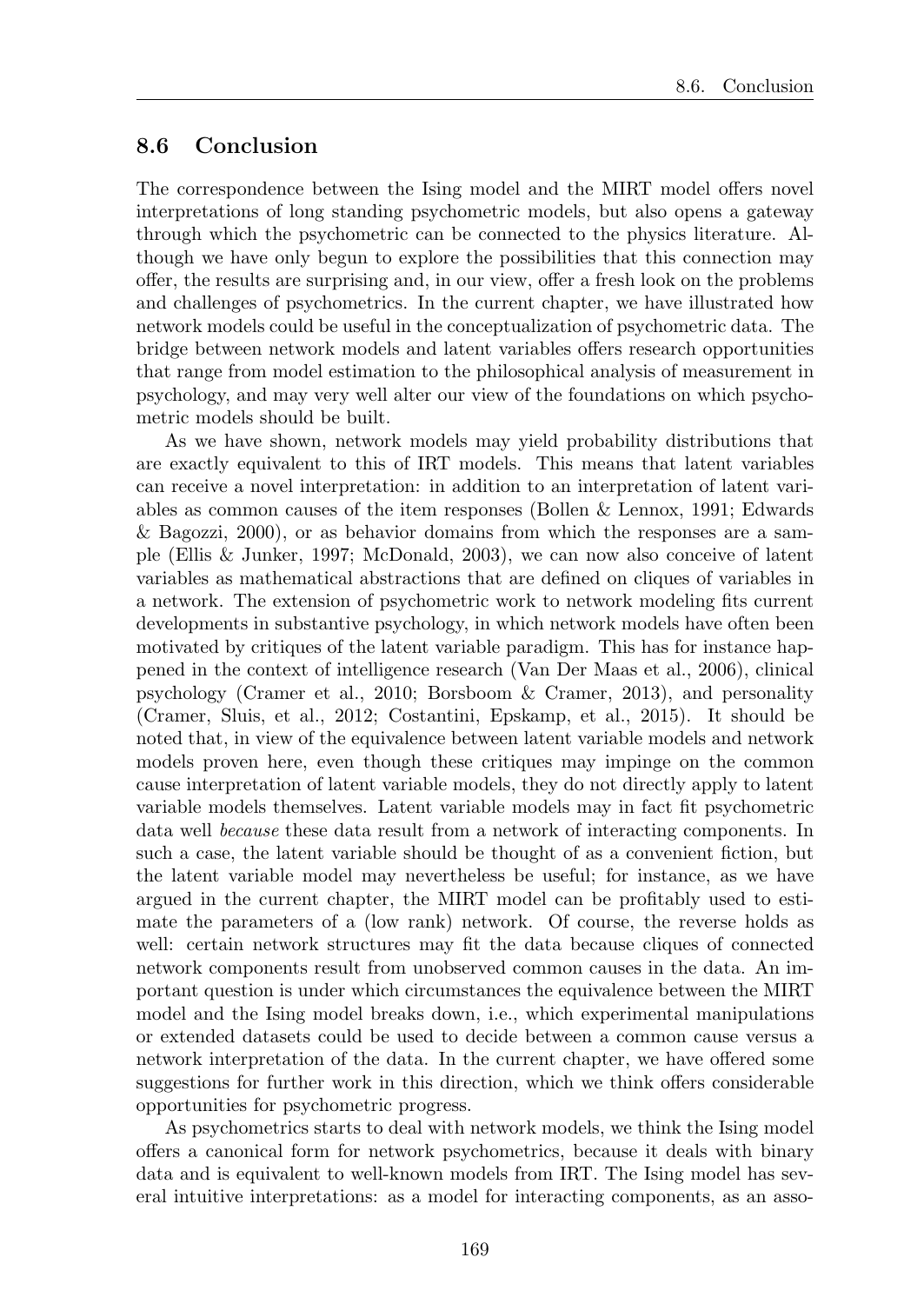ciation model with at most pairwise interactions, and as the joint distribution of response and predictor variables in a logistic regression. Especially the analogy between networks of psychometric variables (e.g., psychopathology symptoms such as depressed mood, fatigue, and concentration loss) and networks of interacting particles (e.g., as in the magnetization examples) offers suggestive possibilities for the construction of novel theoretical accounts of the relation between constructs (e.g., depression) and observables as modeled in psychometrics (e.g., symptomatology). In the current chapter, we only focused on the Ising model for binary data, but of course the work we have ignited here invites extensions in various other directions. For example, for polymotous data, the generalized Potts model could be used, although it should be noted that this model does require the response options to be discrete values that are shared over all variables, which may not suit typical psychometric applications. Another popular type of PMRF is the Gaussian Random Field (GRF; Lauritzen, 1996), which has exactly the same form as the model in (8.18) except that now *x* is continuous and assumed to follow a multivariate Gaussian density. This model is considerably appealing as it has a tractable normalizing constant rather than the intractable partition function of the Ising model. The inverse of the covariance matrix—the precision matrix—can be standardized as a partial correlation matrix and directly corresponds to the  $\Omega$  matrix of the Ising model. Furthermore, where the Ising model reduces to a series of logistic regressions for each node, the GRF reduces to a multiple linear regression for each node. It can easily be proven that also in the GRF the rank of the (partial) correlation matrix—cliques in the network—correspond to the latent dimensionality if the common cause model is true (Chandrasekaran et al., 2012). A great body of literature exists on estimating and fitting GRFs even when the amount of observations is limited versus the amount of nodes (Meinshausen & Bühlmann, 2006; Friedman et al., 2008; Foygel & Drton, 2010). Furthermore, promising methods are now available for the estimation of a GRF even in non-Gaussian data, provided the data are continuous (Liu et al., 2009, 2012).

# 8.7 Appendix A: Proof of Equivalence Between the Ising Model and MIRT

To prove the equivalence between the Ising model and MIRT, we first need to rewrite the Ising Model in matrix form:

$$
p(\boldsymbol{X} = \boldsymbol{x}) = \frac{1}{Z} \exp\left(\boldsymbol{\tau}^\top \boldsymbol{x} + \frac{1}{2} \boldsymbol{x}^\top \boldsymbol{\Omega} \boldsymbol{x}\right),\tag{8.18}
$$

in which  $\Omega$  is an  $P \times P$  matrix containing network parameters  $\omega_{ij}$  as its elements, which corresponds in graph theory to the adjacency or weights matrix. Note that, in this representation, the diagonal values of  $\Omega$  are used. However, since  $x_i$  can be only  $-1$  or 1,  $x_i^2 = 1$  for any combination, and the diagonal values are cancelled out in the normalizing constant *Z*. Thus, arbitrary values can be used in the diagonal of  $\Omega$ . Since  $\Omega$  is a real and symmetrical matrix, we can take the usual eigenvalue decomposition:

$$
\Omega = Q \Lambda Q^{\top},
$$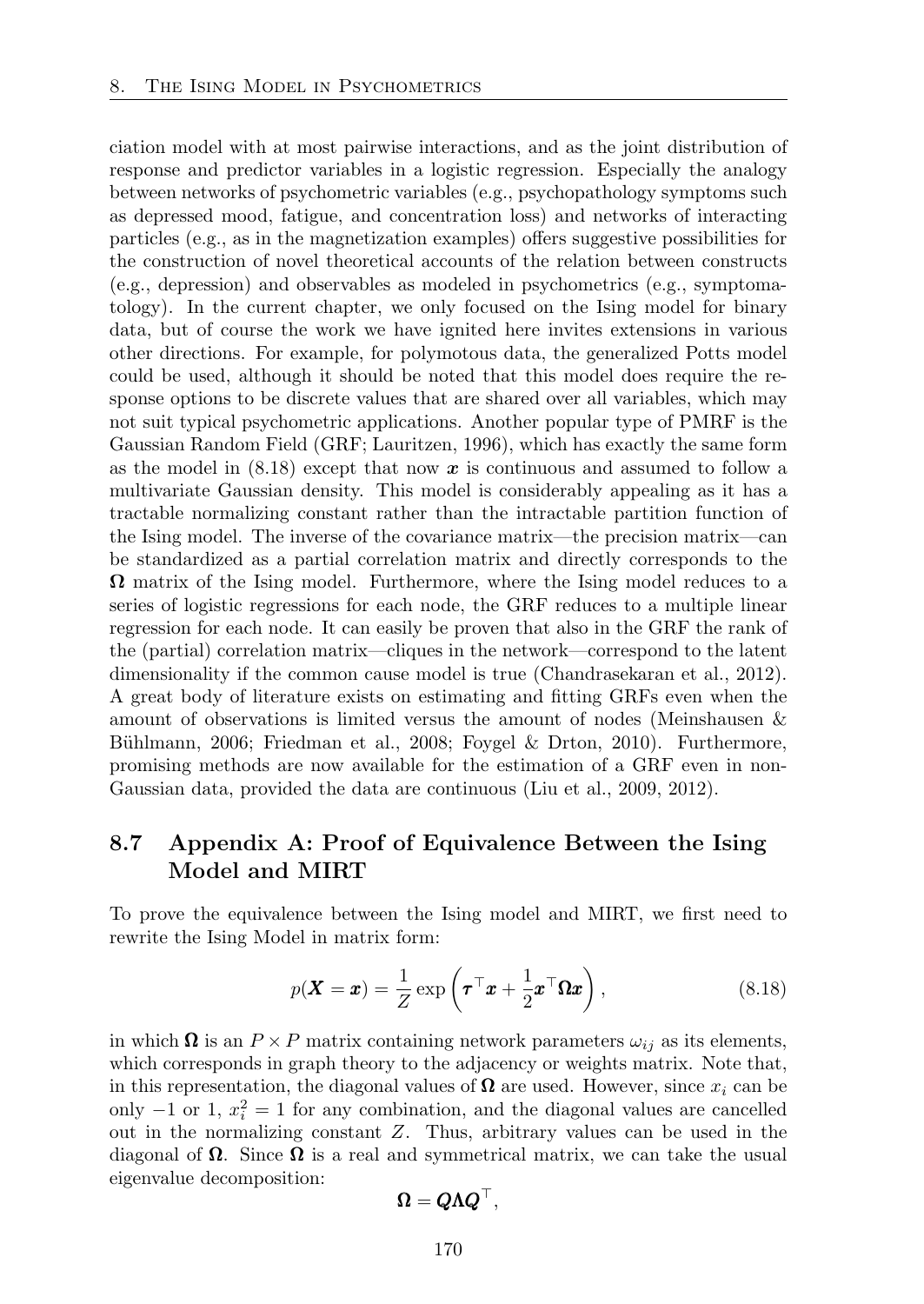in which  $\Lambda$  is a diagonal matrix containing eigenvalues  $\lambda_1, \lambda_2, \ldots, \lambda_P$  on its diagonal, and *Q* is an orthonormal matrix containing eigenvectors  $q_1, \ldots, q_p$  as its columns. Inserting the eigenvalue decomposition into (8.18) gives:

$$
p(\boldsymbol{X} = \boldsymbol{x}) = \frac{1}{Z} \exp\left(\sum_{i} \tau_{i} x_{i}\right) \prod_{j} \exp\left(\frac{\lambda_{j}}{2} \left(\sum_{i} q_{ij} x_{i}\right)^{2}\right).
$$
 (8.19)

Due to the unidentified and arbitrary diagonal of  $\Omega$  we can force  $\Omega$  to be positive semi-definite—requiring all eigenvalues to be nonnegative—by shifting the eigenvalues with some constant *c*:

$$
\boldsymbol{\Omega}+c\boldsymbol{I}= \boldsymbol{Q}\left(\boldsymbol{\Lambda}+c\boldsymbol{I}\right)\boldsymbol{Q}^{\top}.
$$

Following the work of Kac (1966), we can use the following identity:

$$
e^{y^2} = \int_{-\infty}^{\infty} \frac{e^{-2ct - t^2}}{\sqrt{\pi}} dt,
$$

with  $y = \sqrt{\frac{\lambda_j}{2} (\sum_i q_{ij} x_i)^2}$  and  $t = \theta_j$  to rewrite (8.19) as follows:

$$
p(\boldsymbol{X} = \boldsymbol{x}) = \frac{1}{Z} \int_{-\infty}^{\infty} \frac{\exp\left(\sum_{j} -\theta_{j}^{2}\right)}{\sqrt{\pi^{P}}} \prod_{i} \exp\left(x_{i}\left(\tau_{i} + \sum_{j} -2\sqrt{\frac{\lambda_{j}}{2}}q_{ij}\theta_{j}\right)\right) d\boldsymbol{\theta}.
$$

Reparameterizing  $\tau_i = -\delta_i$  and  $-2\sqrt{\frac{\lambda_j}{2}}q_{ij} = \alpha_{ij}$  we obtain:

$$
p(\boldsymbol{X} = \boldsymbol{x}) = \int_{-\infty}^{\infty} \frac{1}{Z} \frac{\exp\left(\sum_{j} -\theta_{j}^{2}\right)}{\sqrt{\pi^{P}}} \prod_{i} \exp\left(x_{i}\left(\boldsymbol{\alpha}_{i}^{\top}\boldsymbol{\theta} - \delta_{i}\right)\right) d\boldsymbol{\theta}.
$$
 (8.20)

The same transformations can be used to obtain a different expression for  $Z$ :

$$
Z = \int_{-\infty}^{\infty} \frac{\exp\left(\sum_{j} -\theta_{j}^{2}\right)}{\sqrt{\pi^{P}}} \sum_{\mathbf{x}} \prod_{i} \exp\left(x_{i}\left(\mathbf{\alpha}_{i}^{\top}\boldsymbol{\theta} - \delta_{i}\right)\right) d\boldsymbol{\theta}
$$

$$
= \int_{-\infty}^{\infty} \frac{\exp\left(\sum_{j} -\theta_{j}^{2}\right)}{\sqrt{\pi^{P}}} \prod_{i} \sum_{x_{i}} \exp\left(x_{i}\left(\mathbf{\alpha}_{i}^{\top}\boldsymbol{\theta} - \delta_{i}\right)\right) d\boldsymbol{\theta}.
$$
(8.21)

Finally, inserting (8.21) into (8.20), multiplying by  $\frac{\prod_i \sum_i \exp(x_i(\mathbf{a}_i^\top \boldsymbol{\theta} - \delta_i))}{\prod_i \sum_i \exp(x_i(\mathbf{a}_i^\top \boldsymbol{\theta} - \delta_i))}$  $\frac{\prod_i \sum_{x_i} \exp\left(x_i(\mathbf{a}_i^\top \boldsymbol{\theta} - \delta_i)\right)}{\prod_i \sum_{x_i} \exp\left(x_i(\mathbf{a}_i^\top \boldsymbol{\theta} - \delta_i)\right)}$ , and rearranging gives:

$$
p(\boldsymbol{X} = \boldsymbol{x}) = \int_{-\infty}^{\infty} \frac{\frac{\exp\left(\sum_{j} - \theta_{j}^{2}\right)}{\sqrt{\pi^{P}} \prod_{i} \sum_{x_{i}} \exp\left(x_{i}\left(\boldsymbol{\alpha}_{i}^{\top} \boldsymbol{\theta} - \delta_{i}\right)\right)}}{\int_{-\infty}^{\infty} \frac{\exp\left(\sum_{j} - \theta_{j}^{2}\right)}{\sqrt{\pi^{P}} \prod_{i} \sum_{x_{i}} \exp\left(x_{i}\left(\boldsymbol{\alpha}_{i}^{\top} \boldsymbol{\theta} - \delta_{i}\right)\right)} d\boldsymbol{\theta}} \cdot \prod_{i} \frac{\exp\left(x_{i}\left(\boldsymbol{\alpha}_{i}^{\top} \boldsymbol{\theta} - \delta_{i}\right)\right)}{\sum_{x_{i} \exp\left(x_{i}\left(\boldsymbol{\alpha}_{i}^{\top} \boldsymbol{\theta} - \delta_{i}\right)\right)} d\boldsymbol{\theta}}.
$$
\n(8.22)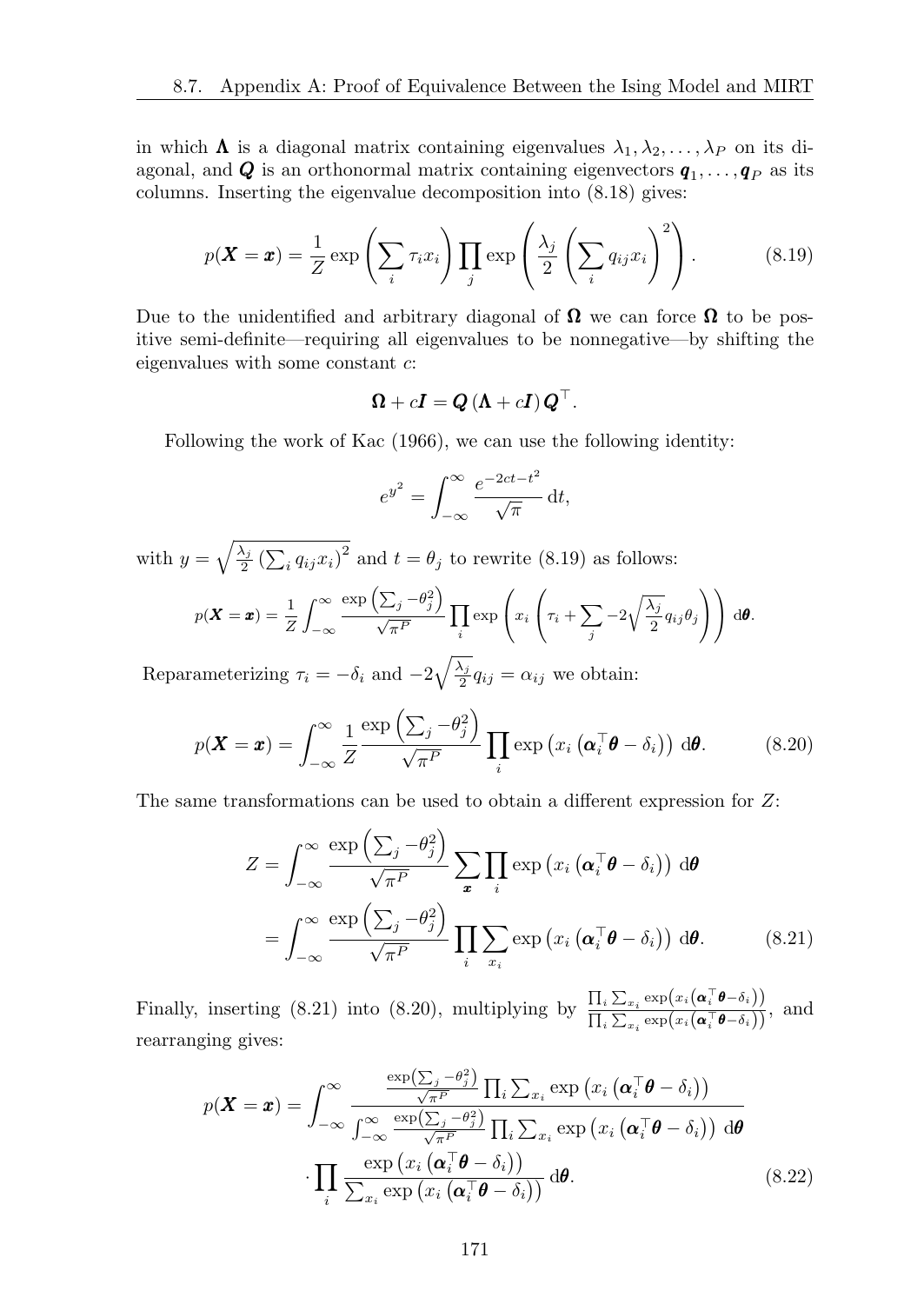The first part of the integral on the right hand side of (8.22) corresponds to a distribution that sums to 1 for a *P*-dimensional random vector  $\Theta$ :

$$
f(\boldsymbol{\theta}) \propto \frac{\exp\left(\sum_j -\theta_j^2\right)}{\sqrt{\pi^P}} \prod_i \sum_{x_i} \exp\left(x_i \left(\boldsymbol{\alpha}_i^{\top} \boldsymbol{\theta} - \delta_i\right)\right),
$$

and the second part corresponds to the 2-parameter logistic MIRT probability of the response vector as in (8.13):

$$
P(\boldsymbol{X} = \boldsymbol{x} \mid \boldsymbol{\Theta} = \boldsymbol{\theta}) = \prod_i \frac{\exp(x_i(\boldsymbol{\alpha}_i^{\top}\boldsymbol{\theta} - \delta_i))}{\sum_{x_i} \exp(x_i(\boldsymbol{\alpha}_i^{\top}\boldsymbol{\theta} - \delta_i))}.
$$

We can look further at this distribution by using Bayes' rule to examine the conditional distribution of  $\theta$  given  $X = x$ :

$$
f(\boldsymbol{\theta} \mid \boldsymbol{X} = \boldsymbol{x}) \propto \Pr(\boldsymbol{X} = \boldsymbol{x} \mid \boldsymbol{\Theta} = \boldsymbol{\theta}) f(\boldsymbol{\theta})
$$

$$
\propto \exp\left(\boldsymbol{x}^\top \boldsymbol{A} \boldsymbol{\theta} - \boldsymbol{\theta}^\top \boldsymbol{\theta}\right)
$$

$$
\propto \exp\left(-\frac{1}{2}\left(\boldsymbol{\theta} - \frac{1}{2}\boldsymbol{A}^\top \boldsymbol{x}\right)^\top 2\boldsymbol{I}\left(\boldsymbol{\theta} - \frac{1}{2}\boldsymbol{A}^\top \boldsymbol{x}\right)\right)
$$

and see that the posterior distribution of  $\Theta$  is a multivariate Gaussian distribution:

$$
\Theta \mid \boldsymbol{X} = \boldsymbol{x} \sim N_P \left( \pm \frac{1}{2} \boldsymbol{A}^\top \boldsymbol{x}, \sqrt{\frac{1}{2}} \boldsymbol{I} \right), \tag{8.23}
$$

in which *A* is a matrix containing the discrimination parameters  $\alpha_i$  as its rows and  $\pm$  indicates that columns  $a_j$  could be multiplied with  $-1$  due to that both the positive and negative root can be used in  $\sqrt{\frac{\lambda_j}{2}}$ , simply indicating whether the items overall are positively or negatively influenced by the latent trait  $\theta$ . Additionally, Since the variance–covariance matrix of  $\theta$  equals zero in all nondiagonal elements,  $\theta$  is orthogonal. Thus, the multivariate density can be decomposed as the product of univariate densities:

$$
\Theta_j \mid \boldsymbol{X} = \boldsymbol{x} \sim N\left(\pm \frac{1}{2}\sum_i a_{ij}x_i, \sqrt{\frac{1}{2}}\right).
$$